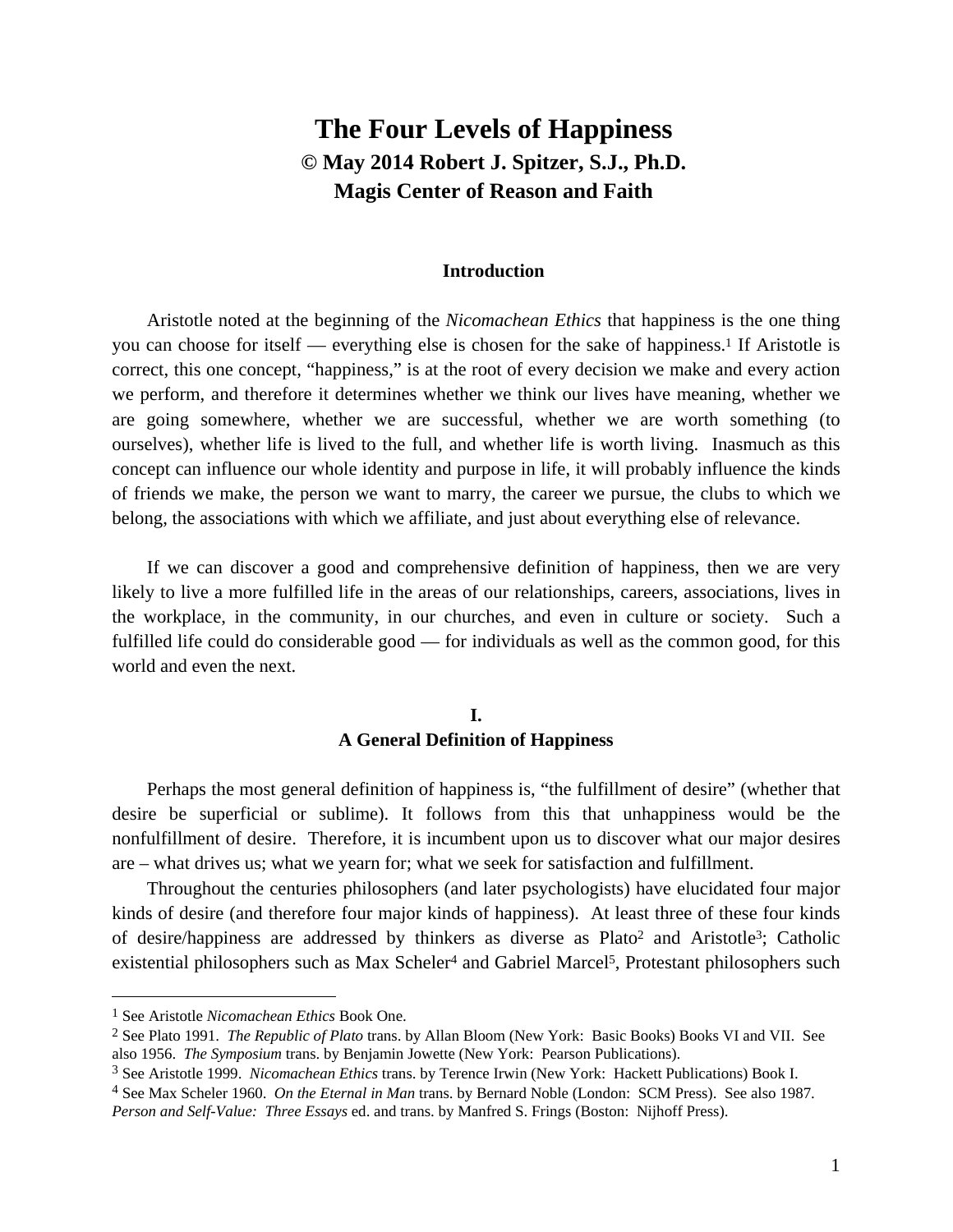as Soren Kierkegaard<sup>6</sup> and Karl Jaspers<sup>7</sup>; Jewish philosophers such as Martin Buber<sup>8</sup> and Abraham Heschel9, contemporary neo-Thomist philosophers such as Jacques Maritain10, Josef Pieper<sup>11</sup>, and Bernard Lonergan,<sup>12</sup> phenomenologists such as Edith Stein<sup>13</sup> and Simone Weil<sup>14</sup>; moral psychologists such as Lawrence Kohlberg15 and Carol Gilligan16; Abraham Maslow (the psychologist behind the need hierarchy),<sup>17</sup> Martin Seligman (the founder of the school of positive psychology)<sup>18</sup>; the developmental psychologists Erik Erikson,<sup>19</sup> and theologians such as St. Augustine,<sup>20</sup> St. Thomas Aquinas,<sup>21</sup> St. Teresa of Avila<sup>22</sup>, James Fowler,<sup>23</sup> and many others.

#### **II.**

#### **Four Kinds of Desire**

11 See Jose Pieper 1958. *Happiness and Contemplation* trans. by Richard and Clara Winston (New York: Pantheon Publications). See also 1952. *Leisure, the Basis of Culture* (San Francisco: Ignatius Press).

12 See Bernard Lonergan 1992. *Insight: A Study of Human Understanding* in *Collected Works of Bernard Lonergan* (Vol.3) ed. by Frederick Crowe and Robert Doran (Toronto: University of Toronto Press) Ch.20. 13 See Edith Stein 2002. *Finite and Eternal Being* trans. by Kurt Reinhardt (Washington, DC: Institute for Carmelite Studies Publications).

14 See Simone Weil 1978. *Lectures on Philosophy* trans. by H. Price (Cambridge University Press).

15 See Lawrence Kohlberg 1981. *The Philosophy of Moral Development: Moral Stages and the Idea of Justice*  (New York: Harper & Row). See also 1984. *The Psychology of Moral Development: The Nature and Validity of Moral Stages* (New York: Harper & Row).

16 See Carol Gilligan 1989. *Mapping the Moral Domain* (Cambridge, MA: Harvard University Press).

18 See Martin Seligman 2004. *Authentic Happiness: Using the New Positive Psychology to Realize Your Potential for Lasting Fulfillment* (New York: Atria Books/Simon & Schuster).

19 See Erik Erikson 1994. *Identity and the Life Cycle* (New York: W.W. Norton & Company).

20 See St. Augustine 1998. *The Confessions* trans. by Maria Boulding (New York: Vintage Publications).

21 See St. Thomas Aquinas 1981. *Summa Theologica* (Vol. II) trans. by Fathers of the English Dominican Provence (Grand Rapids, MI: Christian Classics) Part I-II, Questions 1-5.

22 See St. Teresa of Avila 1980. *Interior Castle* (Washington, DC: Institute of Carmelite Studies Publications). See also 1976 *Autobiography* in *The Collected Works of St. Teresa Avila* (Vol. 1) trans. by Kieran Kavanaugh (Washington, DC: Institute for Carmelite Studies Publications).

23 See James Fowler 1995. *Stages of Faith: The Psychology of Human Development and the Quest for Meaning*  (New York: Harper Collins Publishers).

 <sup>5</sup> See Gabriel Marcel 2001. *The Mystery of Being (Vol.1)*: *Reflection and Mystery* trans. by G.S. Fraser (South Bend, IN: St. Augustine's Press). See also 2001. *The Mystery of Being (Vol.2): Faith & Reality* trans. by Rene Hague (South Bend, IN: St. Augustine's Press). See also 2002. *Creative Fidelity* trans. by Robert Rosthal (New York: Fordham University Press).

<sup>6</sup> See Soren Kierkegaard 1987. *Either/Or* trans. by Howard V. Hong and Edna H. Hong (Princeton: Princeton University Press). See also 1988. *Stages on Life's Way* trans. by Howard V. Hong and Edna H. Hong (Princeton: Princeton University Press). See also 1941. *Concluding Unscientific Post Script* trans by David Swenson and Walter Lowrie (Princeton: Princeton University Press).

<sup>7</sup> See Karl Jasper 2003. *Way to Wisdom: An Introduction to Philosophy* trans. by Ralph Manheim (New York: Yale University Press). See also 1971. *Philosophy of Existence* trans. by Richard Grabau (Philadelphia: University of Pennsylvania Press).

<sup>8</sup> See Martin Buber 2010. *I and Thou* (Eastford Connecticut: Martino Publications).

<sup>9</sup> See Abraham Heschel 1976. *Man is Not Alone: Philosophy of Religion* (New York: Farrar, Straus and Giroux). 10 See Jacques Maritain 1974. *Integral Humanism* trans. by J. W. Evans (Southbend, IN: Notre Dame University Press).

<sup>17</sup> See Abraham Maslow 1943. "A Theory of Human Motivation" in *Psychological Review* Vol. 50 #4, pp. 370- 396. See also 1997. *Motivation and Personality* (London: Pearson Publishing Company).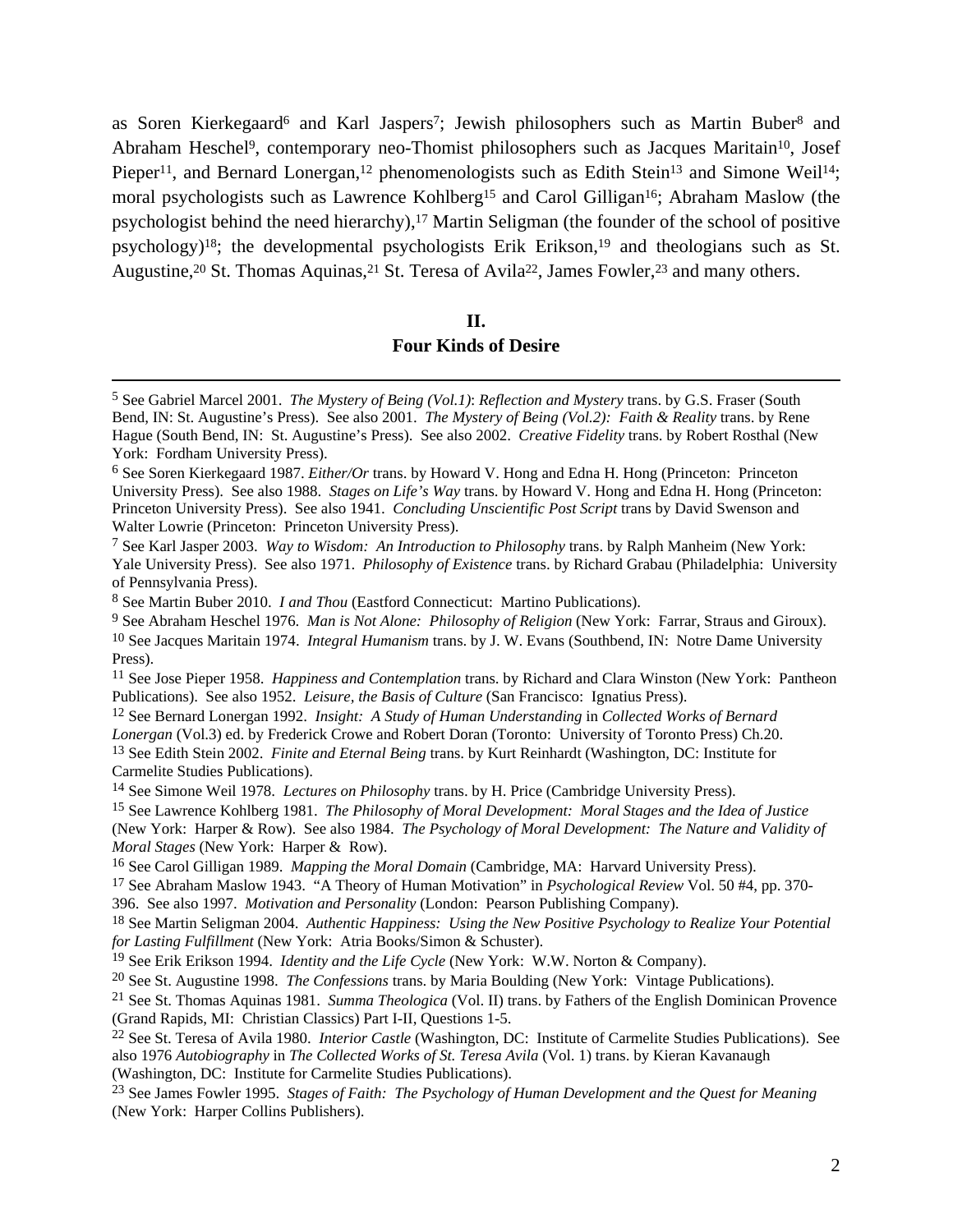So what are these four kinds of desire which give rise to four kinds of happiness?

- 1. Desires connected with biological (instinctual) opportunities and dangers
- 2. Ego-comparative desires

1

- 3. Contributive-empathetic desires
- 4. Transcendental-spiritual desires

These four kinds of desire/happiness come from the following faculties (internal powers or capabilities) within us:

- 1. The brain, nervous system, and sensory faculties (giving rise to the first kind of desire).
- 2. Self-consciousness (giving rise to the second kind of desire).
- 3. Empathy, conscience, and self-consciousness (giving rise to the third kind of desire).
- 4. Transcendental awareness (giving rise to the fourth kind of desire).

It is not my objective to explain these faculties in great detail here; however, a brief explanation of them in relationship to the four kinds of desire/happiness is essential.<sup>24</sup>

### **II. A.**

# **The First Kind of Desire-Happiness: External-Pleasure-Material**

*The brain, nervous system, and sensory faculties* give rise to the desires connected with *biological* opportunities and dangers. Thousands of volumes have been devoted to showing how the brain and sensory faculties in both humans and other animals are connected with a set of biological instincts necessary for survival and propagation of the species. Evidently, these instincts are connected with the acquisition of food, water, and shelter. They are also connected with herd and pack behaviors, procreation, and in mammals, affection. They also give rise to warnings about dangers linked to the sensorial world (predators and poisonous foods, etc.). Interestingly, animals seem to be limited to these biological opportunities and dangers, but human beings are not. As Bernard Lonergan points out:

[I]t is only when [animals'] functioning is disturbed that they enter into consciousness. Indeed, not only is a large part of animal living non-conscious, but the conscious part itself is intermittent. Animals sleep. It is as though the full-time business of living called forth consciousness as a part-time employee, occasionally to meet problems of

<sup>&</sup>lt;sup>24</sup> A more detailed explanation of the four kinds of desire and the internal faculties and capacities associated with them may be found in Robert Spitzer 2015, *Finding True Happiness: Satisfying Our Restless Hearts* (San Francisco: Ignatius Press), Ch. 1.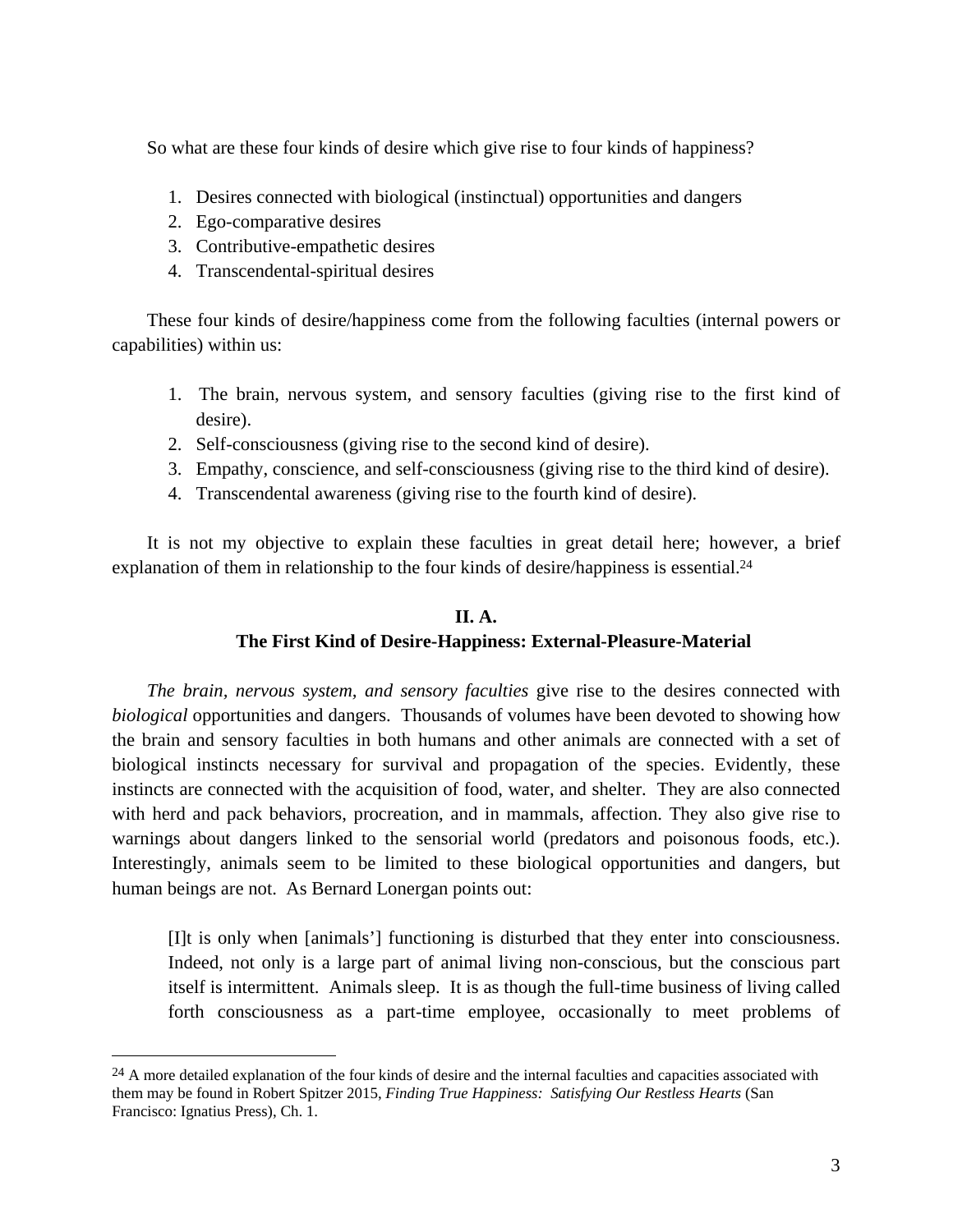malfunctioning, but regularly to deal rapidly, effectively, and economically with the external situations in which sustenance is to be won and into which offspring are to be born…When the object fails to stimulate, the subject is indifferent; and when nonconscious vital process has no need of outer objects, the subject dozes and falls asleep.25

Put simply, if a higher vertebrae, such as a dog or monkey, is not presented with either biological opportunities or dangers—that is, if there is no opportunity for food, shelter, affection or procreation and there are no threats to survival, it will find a comfortable spot and fall asleep. Human beings do not do this. When we run out of biological opportunities and dangers, our minds become engaged with thoughts about the other three kinds of desire — ego-comparative, contributive, and transcendent (explained below).

Can human beings become focused on the first kind of desire-happiness (and push the other three kinds into a subordinate position)? Evidently we can. We can become fixated by food, drink, cigars, and virtually any physical stimulus. We can also become engrossed in material things — clothes, houses, cars, jewelry, and of course, money. Though the latter group may start out as fulfilling needs of material comfort and pleasure, they can also fulfill the second kind of desire-happiness (ego-comparative happiness) as explained below. Some people will fixate on the first kind of happiness throughout their lives, but this is unusual. Most will move to the second kind of happiness, and then to the third or fourth kinds.

## **II.B The Second Kind of Desire-Happiness: Ego-Comparative**

*Self-consciousness* gives rise to ego-comparative desires. It is also connected with contributive desires in conjunction with empathy and conscience. I will explain each of these kinds of desire after a brief examination of self-consciousness.<sup>26</sup> In brief, self-consciousness refers to the human ability to be aware of awareness. We are not only aware of, say, this paper in front of us, but we are simultaneously aware of being *aware* of it. If we want, we can actually be aware of being aware of our awareness! It seems as if we can double back on ourselves like a dog attempting to catch its tail, except the analogy goes further -- like a dog swallowing its entire self – and even swallowing itself swallowing itself. This is exceedingly difficult to explain in the categories of macroscopic physics (and may even be inexplicable in terms of quantum physics<sup>27</sup>).

1

<sup>25</sup> Bernard Lonergan, 1992. *Insight: A Study of Human Understanding* in *Collected Works of Bernard Lonergan*  (Vol.3) ed. by Fredrick Crowe and Robert Doran (Toronto: University of Toronto Press).

<sup>&</sup>lt;sup>26</sup> An extensive explanation of self-consciousness may be found in Robert Spitzer "The Human Mystery: Artificial, Animal, and Human Intelligence*." Journal of Ultimate Reality and Meaning* (Vol. 33), nos. 1- 2. See also Robert Spitzer 2015 *The Soul's Upward Yearning: Clues to our Transcendent Nature from Experience and Reason* (San Francisco: Ignatius Press), Ch. 6.

<sup>&</sup>lt;sup>27</sup> This problem is recognized by David Chalmers who calls it "the hard problem of consciousness." Instead of speaking about this problem as one of self-*awareness*, he calls it a problem of "experience," implying that human beings uniquely experience themselves experiencing—an activity that cannot be fully explained by physical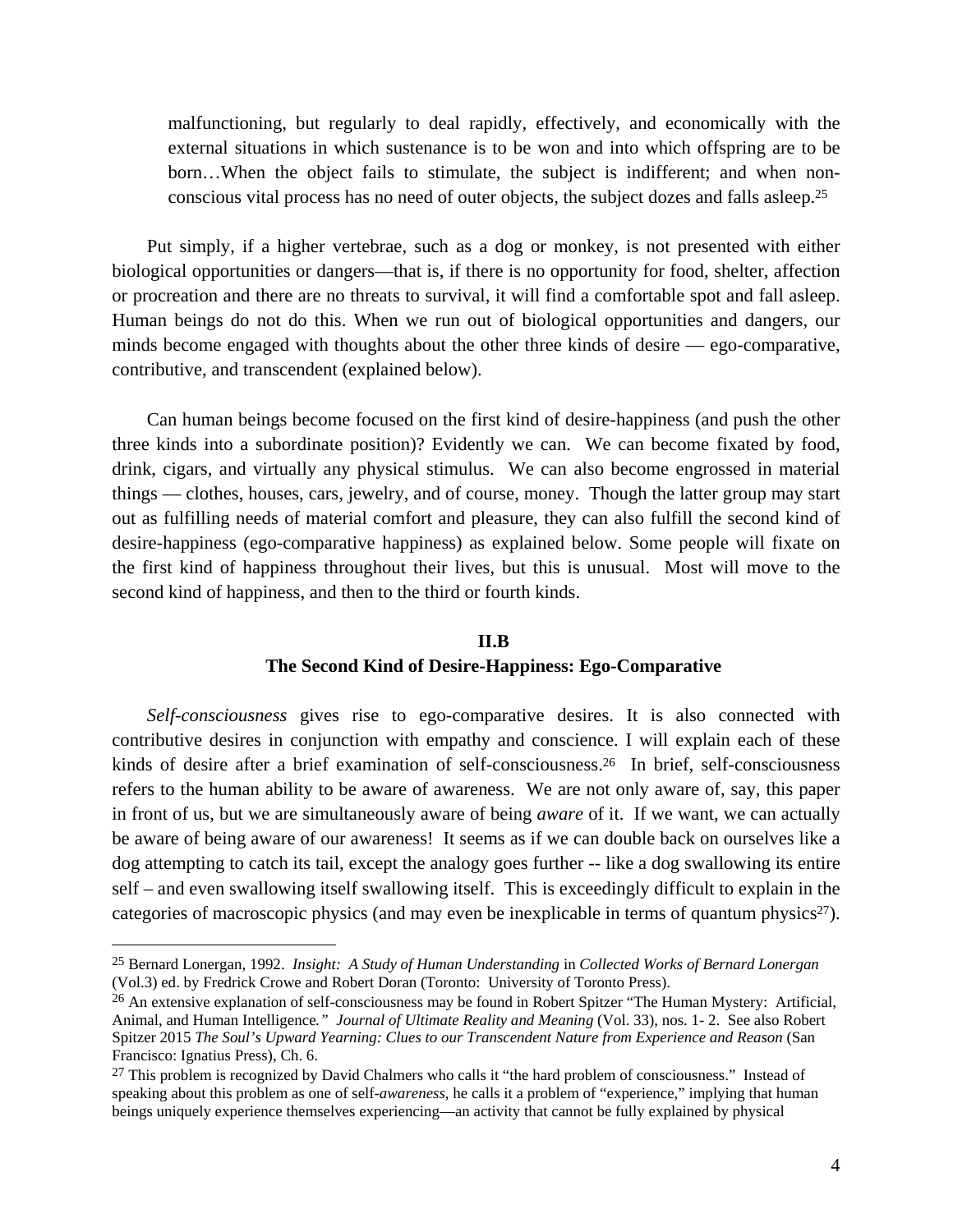Some philosophers (most notably phenomenologists) try to explain this as a kind of selftransparency – where one can be present to oneself both as the thinking subject and as the object of thought at the same time. Again this is difficult, if not impossible, to explain in both macroscopic and quantum physics.<sup>28</sup> For the moment, we will have to put these interesting inquiries aside, and focus on the desires arising out of self-consciousness.

So what happens when human beings are conscious of their consciousness (capture themselves capturing themselves)? They can form their own private internal world – and even their own inner universe. This has the remarkable effect of juxtaposing "one's inner world" with "the outer world." As Jean Piaget indicates, children's sense of the ego world (the inner world) is so dominant at first that they actually believe that it is at the center of reality and that everything in the outer world is subject to it. For example, they will think that the sun is following *them*. This absolutizing of the ego world is so natural that it requires interaction with other human beings (mostly parents) to enable them to discover perspectives different from their own. This reveals the presence and independence of other ego worlds as well as the independence of the outer world of non-human objects. The child soon learns that the outer world is really a shared world that is not subject to them, but rather maintains itself over against their and their parents' ego worlds.29 Once this lesson is learned, children can go in one of two directions. They can either try to bring the outer world (and other persons' ego worlds) under their control and dominion (ego-comparative desires) or they can give their inner world over to the outer world (and others' ego worlds) to help and enhance them (contributive-empathetic desires). Ego-comparative desires can occur through self-consciousness alone, but contributiveempathetic desires require the help of empathy and conscience.

When self-consciousness is left to itself, it naturally tends toward ego-comparative desires. Most parents will recognize this natural tendency in their young children – they not only have a strong sense of independence, but they can exert it forcefully over against their parents with a resounding "no!" It does not take long for the child to learn that such expressions exert control over (and produce frustration in) their parents. Slowly but surely children also figure out how to manipulate their parents – to set one parent over against the other, or to use some of the parents'

processes. See David Chalmers 1995 "Facing Up to the Problem of Consciousness" *Journal of Consciousness Studies* 2 (3): pp 200-219. See also David Chalmers 1997, *The Conscious Mind: In Search of a Fundamental Theory.* (London: Oxford University Press). I have given a summary of Chalmers' "hard problem" and a defense of it in Robert Spitzer 2015, *The Soul's Upward Yearning: Clues to our Transcendent Nature from Experience and Reason* (San Francisco: Ignatius Press), pp. 216-227.

 $28$  The essential problem is that the same act of consciousness (or experiencing) must be in two relative positions with respect to itself simultaneously. This eludes current quantum mechanical explanations. See also Robert Spitzer 2015, *The Soul's Upward Yearning: Clues to our Transcendent Nature from Experience and Reason* (San Francisco: Ignatius Press), pp. 236-239.

<sup>29</sup> See Jean Piaget 1977 in *The Essential Piaget*. ed. by Howard E. Gruber and J. Jacques Voneche (London: Routledge and Kegan Paul), p. 137. See also Jean Piaget 1930. *The Child's Conception of Physical Causality*. (New York: Harcourt Brace & Company).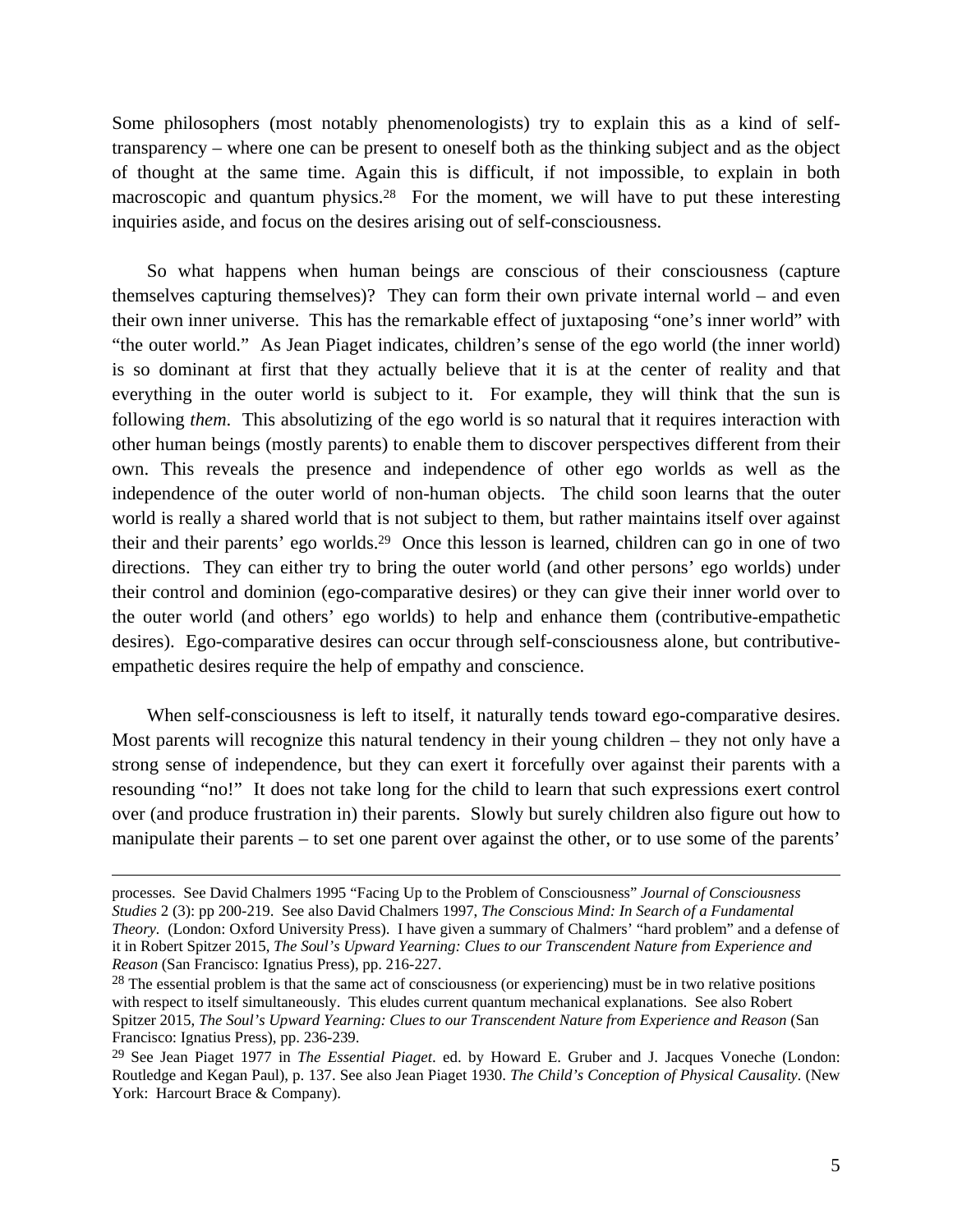desires as leverage to get something that parents initially might not want to give. As most parents know, if they give way to manipulation too much, children will simply take over the household.

This natural tendency does not stop with childhood. When children reach adolescence, they become hyper aware of other children, and that they are in competition with those children on many different levels. This is not limited to winning or losing on the playground field, but extends to achievement, popularity, status, beauty, intelligence, perceived intelligence, control, power, and every other form of honor or prestige. As children progress through grade school their worlds become blanketed with a myriad of ego comparisons – who's achieving more or less? Who's smarter or not so smart? Who's beautiful and who's ugly? Who does better in school and who does not? Who is better in sports and who is not? Who's winning and who's losing? Who's more popular and less popular? Who is admired and who is not? Who's favored by the teacher and who's not? Who's favored on the playground and who's not?

Now recall for a moment what was said above. When our desires are fulfilled, we experience feelings of satisfaction – happiness, but when they are not fulfilled, we experience dissatisfaction – unhappiness. As we shall see below, older children in adolescence who mistakenly think that ego-comparative happiness is the *only* kind of happiness will encounter grave challenges and problems which I term "the comparison game disaster.") But I am getting ahead of myself here, for my sole purpose is to briefly describe the four kinds of desire and their associated forms of happiness. I explain the comparison game in another article (Go to the free article—"*Escaping Your Personal Hell*"). For the moment, suffice it to say that our remarkable capacity for self-awareness allows us to create our own private inner world (ego world) which has a natural tendency toward self-centeredness. This tendency in turn motivates us to bring the outer world (including other human beings) under our influence and even our dominion. It also plunges us into a world of ego comparison, seeking advantage in the areas of status, popularity, achievement, intelligence, athletics, beauty, control, power, and every other domain of comparison. Left to itself, it can create an existential crisis in our lives.

#### **II.C**

#### **The Third Kind of Desire-Happiness: Contributive-Empathetic**

As noted above, contributive-empathetic desire arises in part out of our self-consciousness; for just as I may desire to bring things under the influence of my inner world, so also I can desire to invest my inner world in the outer world to help and enhance it – even to the point of great self-sacrifice.

*Empathy*. In addition to self-consciousness, human beings have a very powerful capacity for empathy. It seems as if we make a connection with other human beings simply because we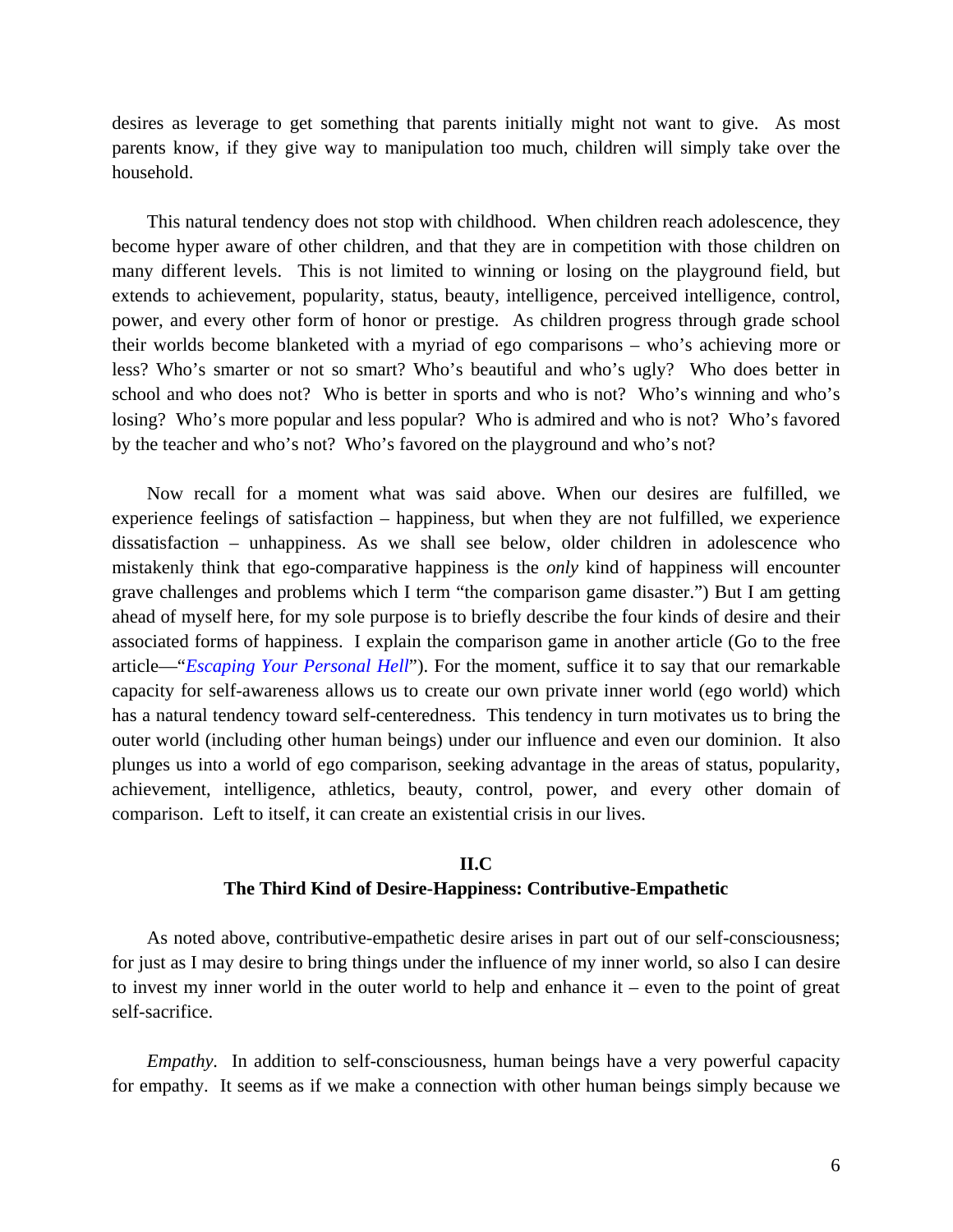recognize their value *in and for themselves*. We can simply catch a glimpse of other's eyes (the windows to their soul) and not only respond positively to them but actually allow them to affect us. If they respond in kind to us, we interact with each other sympathetically. Children do this naturally – so much so that they will talk to complete strangers, trust them, and do things for them without question. This drive is so powerful that we have to train children not to be *too* empathetic, and more cautious in today's society.

Empathy (in-feeling; in Greek, *en-pathos*; in German, *ein-Fühlung*) begins with a deep awareness of and connection to the other as both given and uniquely good. When one allows this awareness of and connection to the other to affect one, it produces an acceptance of the other and a consequent unity of feeling with the other, which opens upon an identification with the other tantamount to a sympathetic vibration. Though this unity with the feelings and being of another does not cause a loss of one's self or self-consciousness, it does cause a break in the radical autonomy arising out of focusing on oneself. Were it not for the capacity to be radically open to the unique goodness of the other, human beings might be inexorably caught up in egocentricity and radical autonomy. However, empathy does not allow self-consciousness to become radically autonomous; it presents the possibility of relational personhood whenever one chooses to accept one's "unity of feeling with the other," and to identify with the being of the other.30

In sum, empathy (the radical openness to the goodness of the other) opens the way to sympathy for the other (when one accepts this openness) giving rise to a sympathetic feeling which at first creates *care about* the other, and then, if these feelings are accepted more deeply, *care for* the other. This *care for* the other produces a unity with the other whereby doing the good for the other is just as easy, if not easier, than doing the good for oneself. This bond not only breaks through the drive toward egocentricity and autonomy, but also creates the condition for generous and even self-sacrificial love. This powerful drive and capacity forms the basis for the third kind of desire (the contributive desire to make a positive difference to someone or something *beyond* oneself), but it is not the only capacity involved in this desire.

*Conscience.* Philosophers have long recognized that conscience is one of the most important human faculties. It is generally viewed as an inner attraction to and love of goodness-justice, and an inner shunning and fear of evil-injustice. Our love of the good leads to the feelings of nobility and fulfillment when we do the good while our shunning and fear of evil leads to feelings of guilt and alienation when we do evil. Thus this two-sided inner sense causes not only feelings, but a sense of our inner self before and after we do good or evil. We love and are drawn to the good before we do it and we feel noble and at home within ourselves after we do it. Conversely we are repulsed and fear evil before we do it and guilty and alienated after we do it.

<sup>30</sup> See Edith Stein 1989. *On the Problem of Empathy*. trans. by Waltraut Stein (Washington, DC: Institute of Carmelite Studies Publications).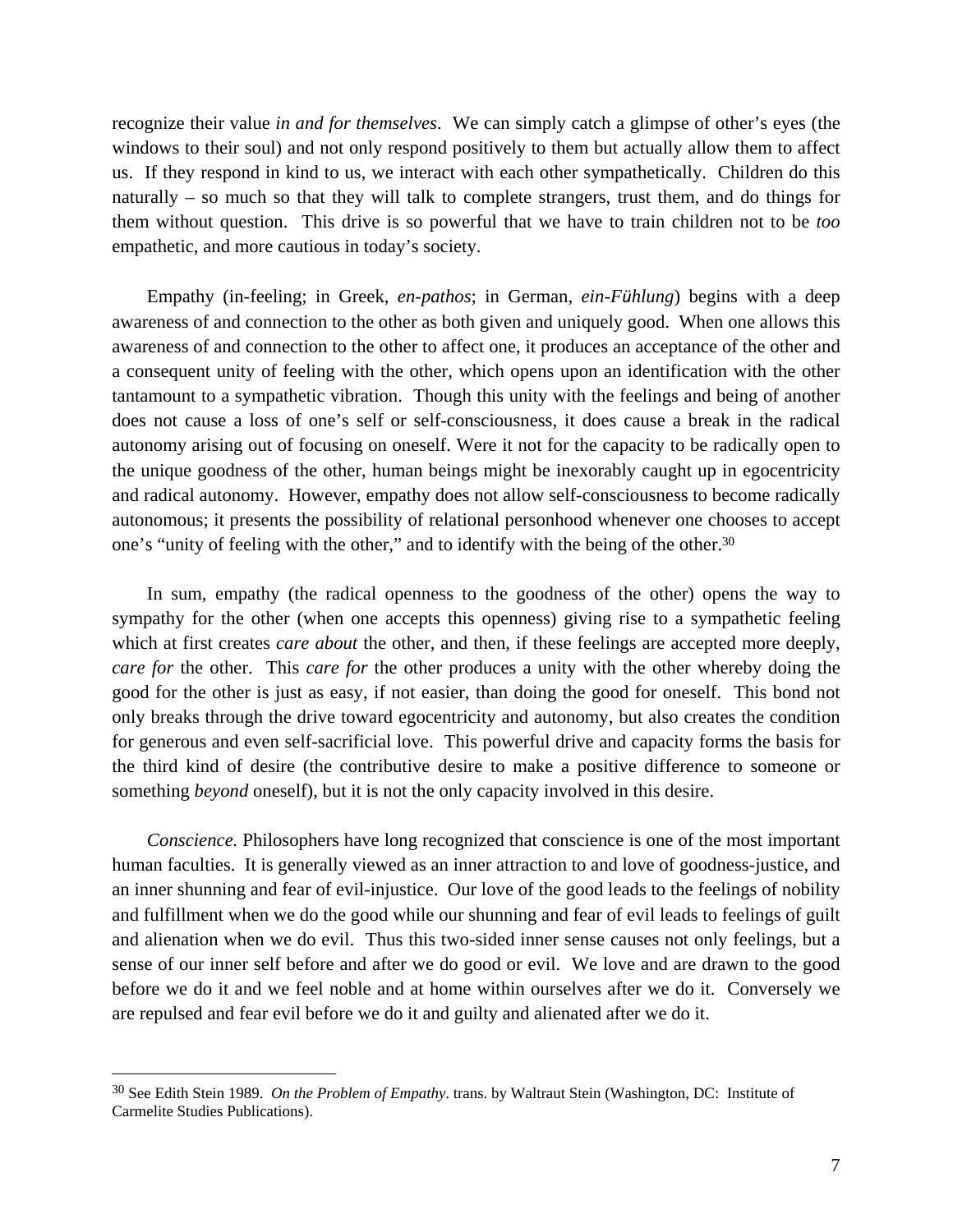Yet these are not the only effects of conscience. Philosophers have also recognized that conscience has intellectual content (what is generally referred to as the "practical intellect") enabling us to judge actions as good-just or evil-unjust. There is disagreement among philosophers about how much of this content is part of our natural awareness and how much is learned. Aristotle for example believed that *some* human beings could know a *considerable amount* of ethical content by nature.<sup>31</sup> St. Thomas Aquinas held that the vast majority of people know *general* precepts by nature, but must be taught more specific precepts. General precepts include do good, avoid evil, do not kill an innocent, do not unnecessarily injure another, steal from another, or otherwise unnecessarily harm another, give a person their just deserts, be truthful to yourself and others.32

Most of the above precepts come under the rubric of the silver rule: "do not do unto others what you would not have them do unto you," which might be rephrased as "do not do a harm to others that you do not want done to you." This is the minimal standard of justice upon which all other ethical precepts are based. The vast majority of us seem to know and believe that we cannot expect others to avoid harming us if we do not refrain from harming them. This belief is so powerful and convincing that it leads the vast majority of people to accede to law and to be law-abiding citizens. Those who do not feel obligated by this principle are deemed to be criminals or sociopaths.33

Most children are aware of and believe in this minimal sense of justice (fairness) by nature. Many philosophers, including Plato,<sup>34</sup> Aquinas,<sup>35</sup> and Kant<sup>36</sup>, do not think that this basic sense of

<sup>31</sup> See for example, Aristotle "…but one must be born with an eye, as it were, by which to judge rightly and choose what is truly good, and he is well endowed *by nature* who is well endowed with this. For it is what is greatest and most noble, and what *we cannot get or learn from another*, but must have just such as it was when given us at birth, and to be well and nobly endowed with this will be perfect and true excellence of natural endowment. Aristotle 1942. *Nicomachean Ethics*. trans. by W.D. Ross in *The Student's Oxford Aristotle* (New York: Oxford University Press), 1114b5-10. Italics mine.

<sup>32 &</sup>quot;…[I]t is fitting that we have bestowed on us *by nature* not only speculative principles but also practical principles…[T]he first practical principles bestowed on us by nature, do not belong to a special power but too a special *natural* habit, which we call *synderesis.* Thus *synderesis* is said to incite to good and to murmur at evil, inasmuch as we proceed from first principles to discover and judge of what we have discovered." St. Thomas Aquinas 1947. *The Summa Theologica of St. Thomas Aquinas* (Vol.1)*.* trans. by Fathers of the English Dominican Province (New York: Benzinger Brothers, Inc.), p. 407 (Pt 1, Q. 79, Art 12).

 $33$  "[a sociopath is] a person with a psychopathic personality whose behavior is antisocial, often criminal, and who lacks a sense of moral responsibility or social conscience." URL: http://dictionary.reference.com/browse/sociopath. This definition is corroborated by the *Diagnostic and Statistical Manuel of Mental Disorders.* See American Psychiatric Association 1994. "Antisocial personality disorder" in *Diagnostic and Statistical Manual of Mental Disorders* (Arlington, VA: American Psychiatric Association).

<sup>34</sup> In a famous passage in *The Meno* (sections 90-96) Plato argues that if virtue can be taught, why can't truly virtuous men teach their children virtue. He cites five examples of outstanding men in Athens whose children turned out to be "less than virtuous." This indicated for Plato that there must be something about virtue with which people are endowed by nature.

<sup>35</sup> See the above quotation. *Summa Theologica.* Pt 1, Q. 79, Art 12.

<sup>36</sup> Immanuel Kant believed that human beings have a *natural* awareness of the highest good as an absolute duty (categorical imperative), and even uses this as a basis for our *natural* knowledge of God: Through the idea of the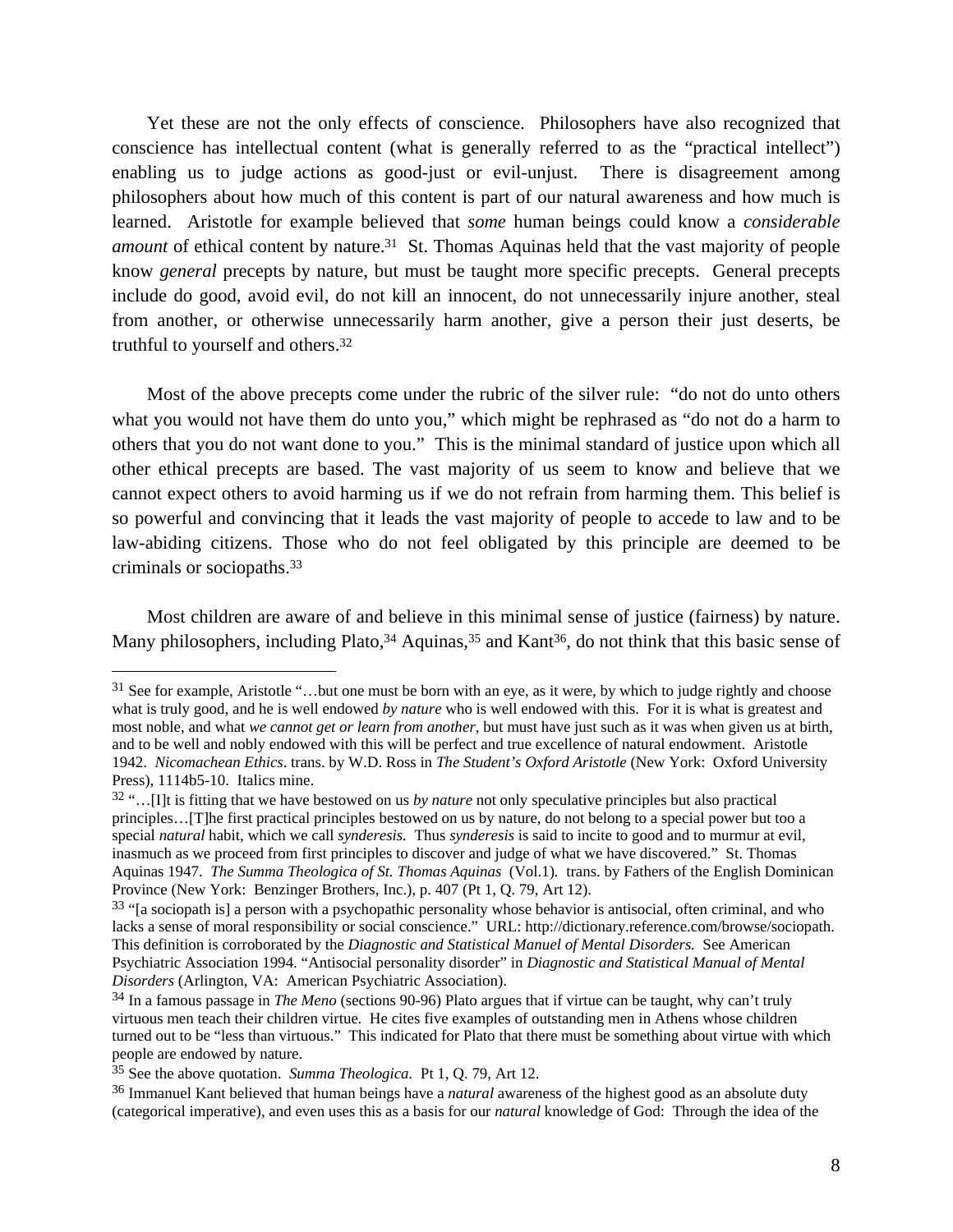and attraction to justice can be taught. If it is not present in children *by nature*, they will be incapable of feeling an inherent responsibility to moral precepts, leaving them open to sociopathic behavior. Fortunately, the vast majority of children are not sociopaths, and among those who do show tendencies toward sociopathic behavior, the majority of cases are not genetically caused but rather caused by environmental conditions (mostly due to severe neglect by parents) or severe trauma in early childhood.<sup>37</sup> Evidently, these environmental and traumatic causes of sociopathic behavior presume that the affected children had a *natural* capacity for conscience and empathy, but lost it because of these circumstances.

In view of this, it should not be surprising that virtually every culture and religion around the world adheres to the silver rule and the common general precepts derived from it. Indeed, in European common law a distinction is made between precepts which are *malum in se* (evil in themselves) versus those which are *malum prohibitum* (evil because they are prohibited by positive law). Ignorance is no excuse for violating the law in cases of precepts which are *malum in se*, but it can be for precepts that are *malum prohibitum*. Our common law expects that we will know by nature that certain behaviors are evil in themselves.

In view of the seeming agreement among philosophers, psychologists, and the common law, it is reasonable to hold that people by nature have a conscience which attracts them to the good, repulses them from evil, and informs them about general precepts derived from the most basic form of justice expressed in the silver rule. It can be undermined by severe parental neglect and trauma in children and voluntarily undermined by those wishing to pursue a life of injustice and crime. However, for many people, this natural capacity is valued, fostered, and trained, and it (along with empathy) becomes the foundation for human civility, common law, and social order.

*The Contributive-Empathetic Desire.* So what does this discussion of empathy and conscience have to do with our third kind of desire-happiness (the desire to contribute to someone or something *beyond* ourselves)? We saw above that empathy breaks through the tendency toward egocentricity and autonomy (produced by self-consciousness) through a natural attraction toward other human beings, and if deeply acknowledged can lead to sympathy, care, and even self-sacrifice for others. We also saw that conscience can break through egocentricity and autonomy through a natural attraction to justice (and a natural revulsion to injustice-evil),

supreme good as object and final end of the pure practical reason the moral law leads to religion, that is, to the recognition of all duties as divine commands, not as sanctions, that is, as arbitrary commands of an alien will which are contingent in themselves, but as essential laws of every free will in itself, which, however, must be looked on as commands of the supreme Being, because it is only from a morally perfect (holy and good) and at the same time allpowerful will, and consequently only through harmony with this will, that we can hope to attain the highest good, which the moral law makes it our duty to take as the object of our endeavour." Immanuel Kant 2004. *Critique of Practical Reason and Other Works on the Theory of Ethics.* trans. by T.K. Abbott (New York: Barnes & Noble), p.233.

<sup>37</sup> See American Psychiatric Association 1994. "Antisocial Personality Disorder" in *Diagnostic and Statistical Manual of Mental Disorders* (Arlington, VA: American Psychiatric Association).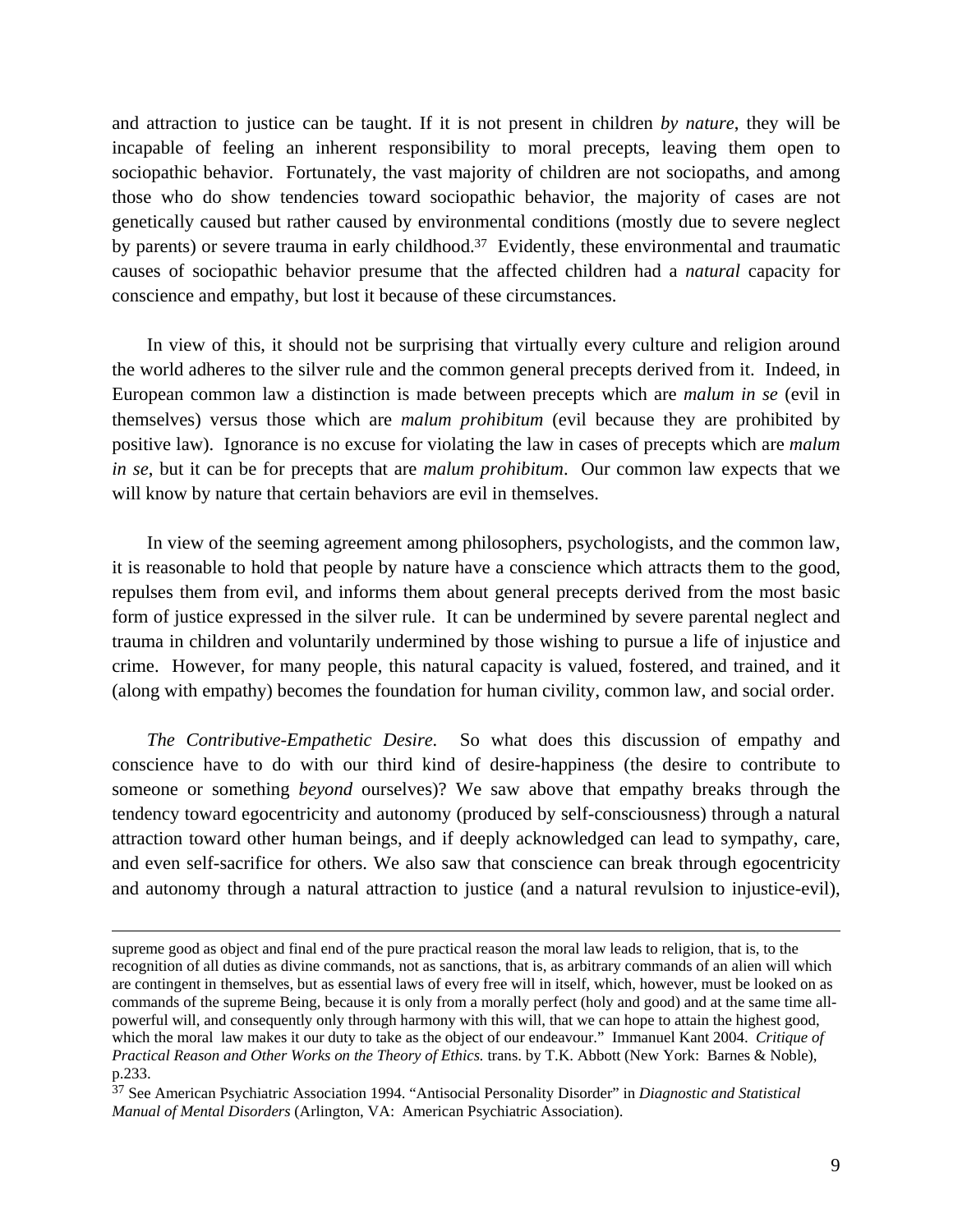and that this could lead to high degrees of virtue and the common good. Empathy and conscience can work in two ways. They can prevent us from doing something negative but they can also inspire us to move toward great heights of positivity. So for example, empathy for someone might prevent a person from being insensitive or cruel, but it does not stop there. If we allow our empathy to reach us on the deepest level, it can also inspire us to do good for that person—far beyond avoiding harm. Thus, empathy can inspire generosity, self-sacrifice and altruism. Similarly, conscience can prevent a person from committing injustice by initiating feelings of self-alienation, revulsion and guilt, but it need not stop there. It can also inspire feelings of nobility and fulfillment when we act for justice and the common good. There does not seem to be any intrinsic limit to the altruistic feeling inspired by empathy or the feelings of nobility inspired by conscience, and for this reason, people who follow these inspirations tend to be heroically generous and idealistic.

We might think for a moment that such generosity and idealism is beyond the ordinary person, but it really is not, because all of us want our lives to be significant in some way. If we follow the inspiration of empathy and conscience we find ourselves wanting the world to be better off for our having lived. In fact, we cannot stand the thought that our lives did not make a difference to the world. Nobody wants to get to 70 years old and ask, "What was the difference between the value of my life and the value of a rock?" and have to say, "Not much." If we did not contribute much to anyone or anything beyond ourselves, we would probably be in a state of meaninglessness, emptiness, and incipient despair. We will explain this in greater detail when discussing the "comparison game" below.

We not only seek to have *some* positive meaning in our lives—*some* way in which we made the world better off for our having lived, our capacity for empathy and conscience inspires us to make as much positive difference as we can before we leave this earth. Making the world better for our having lived can become addictive because it produces its own kind of happiness. This kind of happiness does not feel the same as a good bowl of pasta (the first kind of happiness) or getting a standing ovation or a promotion (the second kind of happiness), but it does bring a sense of purpose which is both inspiring and enjoyable. After a while we begin to think about how much more we can do, and perhaps the kind of legacy we want to leave, and this gives us an even greater sense of purpose and inspiration.

When we accentuate the third kind of desire-happiness, our outlook and viewpoint begin to shift. Instead of looking for opportunities to gain material wealth, pleasure, or ego-comparative advantage, we begin to *naturally* seek opportunities to make a positive difference to the people around us – either through doing or "being with." We seek these opportunities for our families, friends, organizations, stakeholders within our organizations, communities, churches, and even for the culture, society, and the Kingdom of God. At this juncture we become very efficient in our use of time, learning how we can still take care of the first and second kinds of happiness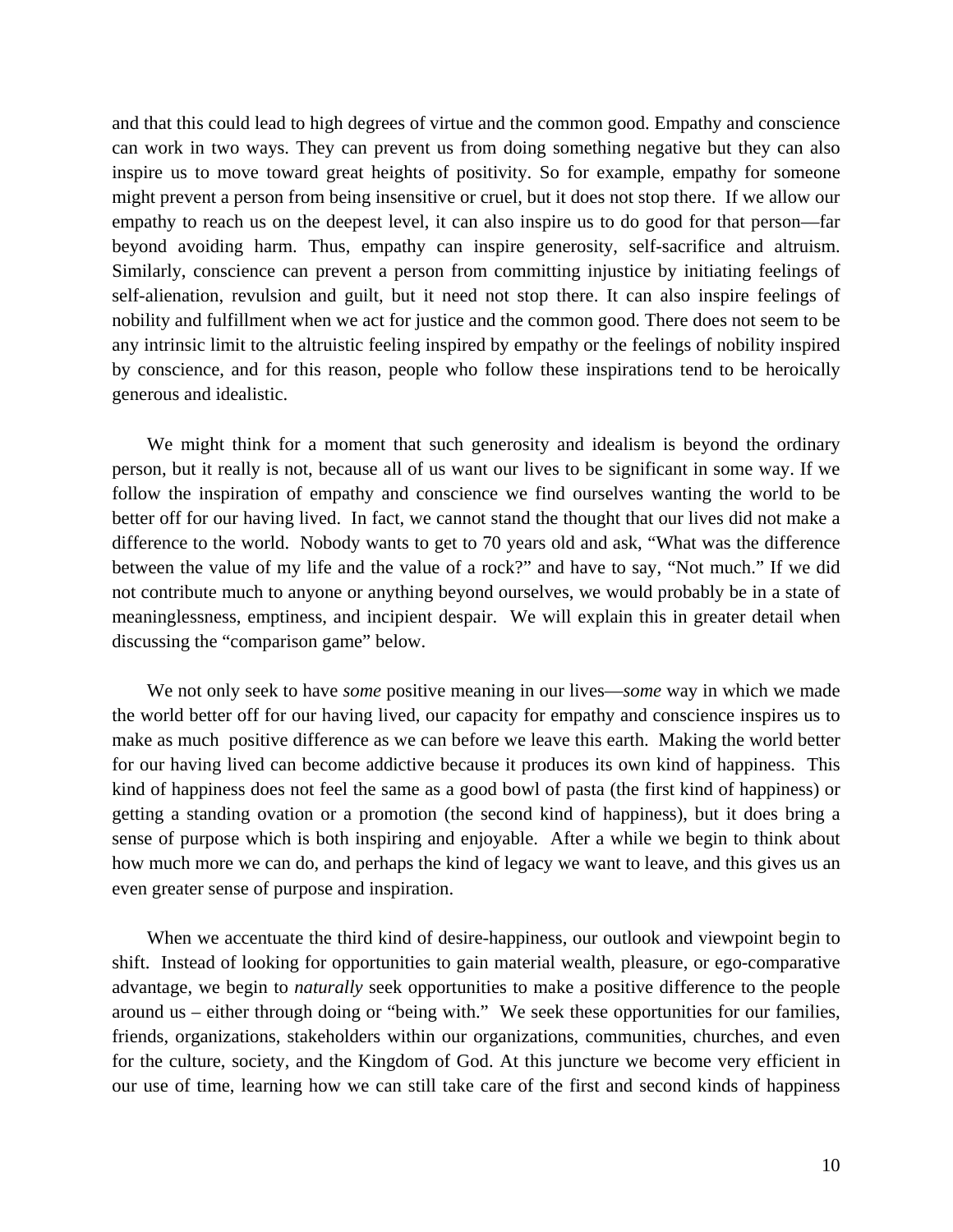(which have their proper place) while seeking optimal opportunities for the third kind of happiness.

## **II.D**

# **The Fourth Kind of Desire-Happiness: Transcendental Happiness**

There are many indications of our transcendent nature which I have explained extensively in several books and articles. Four of these indicators are explained briefly below: Rudolf Otto's numinous experience, Mircea Eliade's awareness of the sacred, Carl Jung's archetypal myth and symbols and our five transcendental desires.

Four of these indicators are explained in other works:

i. *Evidence of a transphysical soul capable of surviving bodily death from medical studies of near death experiences.* After bodily death, self-conscious persons leave their physical bodies and are still capable of seeing, hearing, remembering, and recalling. They are not subject to physical laws such as mass density (e.g., capable of moving through walls) and gravity (e.g., can move upward by merely thinking it). They retain their identities and memories from their former physical life. Frequently they are taken to a "heavenly domain" in which they encounter a loving white light, deceased relatives and friends, and Jesus. For a summary of the verifiable evidence of this phenomenon from major medical studies—go to the "*[Science, Medicine, Near Death](http://www.magiscenter.com/pdf/Science_Medicine_and_NDEs.pdf)  [Experiences](http://www.magiscenter.com/pdf/Science_Medicine_and_NDEs.pdf)*".

ii. *Evidence of trans-algorithmic mathematical thought from Gödel's proof*. The great German mathematician*,* Kurt Gödel, showed that human beings can transcend any and all algorithms, rules, and axioms in the formation of new mathematical constructs. This means human intelligence is beyond any form of artificial intelligence, and that human beings grasp mathematical intelligibility as a whole—revealing an innate (unlearned) awareness of mathematical intelligibility transcending the domain of finite structure and algorithmic expression. For an explanation of the proof and its implications, see Spitzer 2015, *The Soul's Upward Yearning—*Chapter Three (Section V.D).

iii. *David Chalmers "hard problem of consciousness."* Chalmers shows that the experience of human beings is distinct from that of animals, and that it cannot be explained by physical processes. When humans experience, they simultaneously experience themselves experiencing which implies that human consciousness can be in two relative positions with respect to itself simultaneously. For an explanation of this, see Spitzer 2015, *The Soul's Upward Yearning*— Chapter Six (Section ll).

iv. *Evidence from our innate awareness of heuristic notions (transmaterial constructs necessary for asking questions and forming conceptual ideas)*. Plato, Aquinas, Kant, and many others recognized that we could not move from perceptual ideas to conceptual ideas without an abstract organizing superstructure (heuristic notions). Without the ability to ask questions and form conceptual ideas we would not be capable of abstraction, syntax, and therefore, theoretical knowledge—we would be reduced to the merely perceptual concepts and language of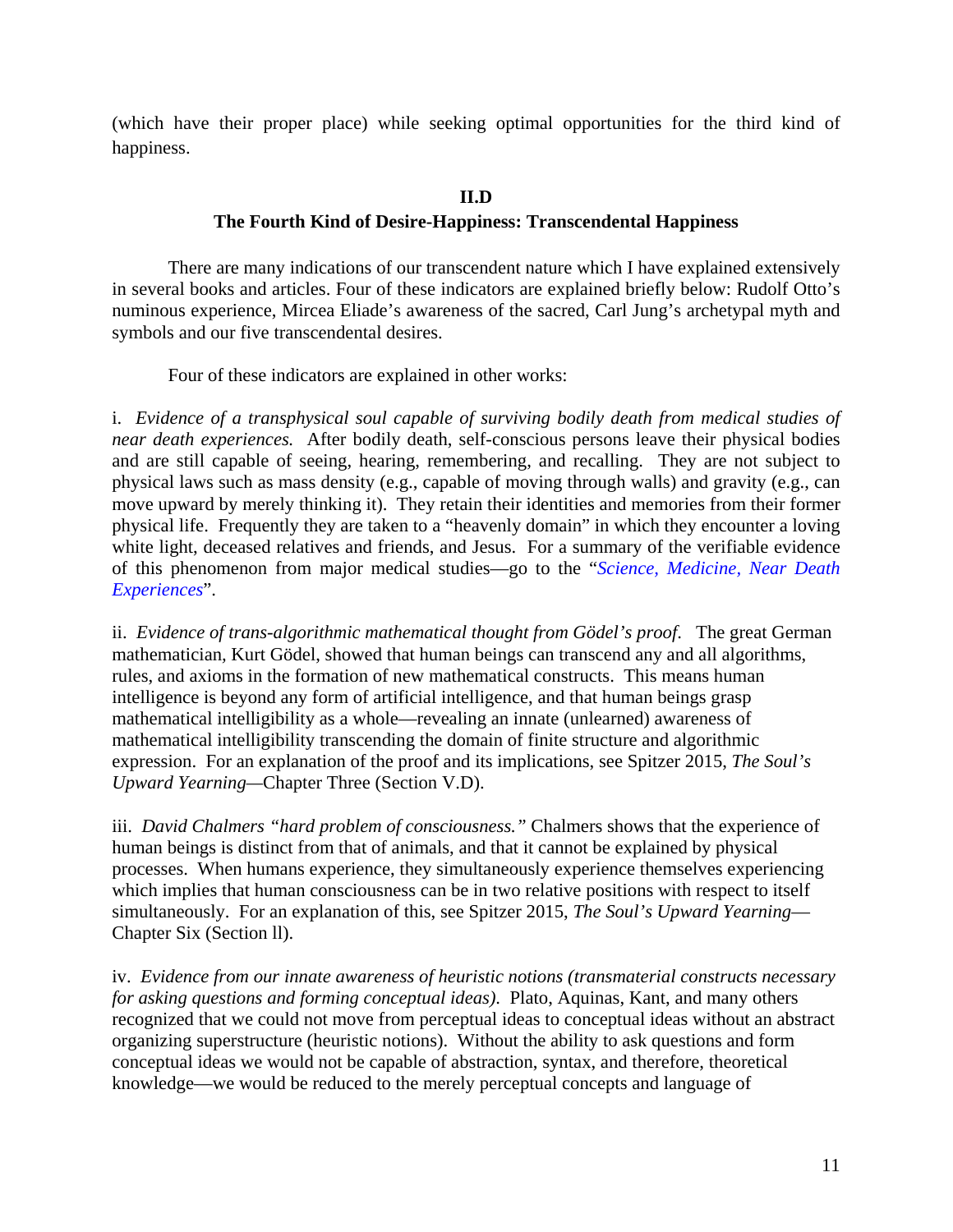chimpanzees. For an explanation of this, see Spitzer 2015 *The Soul's Upward Yearning*— Chapter Three (Section VI).

 The most obvious indication of our transcendent nature is our natural religious disposition. There is a preponderance of religious belief throughout the world (84% of the world population, according to the Pew Center's Landmark Study38). Most of us seem to be *naturally*  religious – naturally reverent, naturally spiritual, naturally fascinated by the transcendent, and naturally moved to a profound sense of awe and glory. This provokes the question of whether this high propensity for religious affiliation arises out of what Freud would call "wishful thinking39" or something more fundamental which is independent of fear or wish fulfillment.

Freud's contention about the origin of religion has been seriously challenged by many psychoanalysts, philosophers, and scholars of religion throughout the last century. A detailed account is given in Spitzer 2015 *The Soul's Upward Yearning* (Chapters One and Two), but we will here give a brief summary of some pertinent data to show the reality of our personal transcendental nature.

Freud left out four major dimensions of human religious intuition and experience from his assessment of it in *Future of an Illusion*:

- 1. the numinous experience (Rudolf Otto),
- 2. the transcultural expression of the sacred (Mircea Eliade),
- 3. the unconscious archetypes of a spiritual struggle between good and evil (Carl Jung), and
- 4. five transcendental desires pointing to a transmaterial dimension of human consciousness (Plato, Platonists, St. Thomas Aquinas, and Thomists).

I will give a brief explanation of each. Readers interested in a detailed account may refer to Spitzer 2015 *The Soul's Upward Yearning* (Chapters One and Two).

1. Rudolf Otto (d. 1937) was a scholar of comparative religions at the University of Marburg who wrote one of the most influential works on human spiritual and transcendent awareness – *The Idea of the Holy.*40 Otto argued in that work that human beings, regardless of culture and formal religion, have a fundamental and irreducible sense of the holy – what he termed "the numinous experience" -- "[the numinous] is a non-rational, non-sensory experience or *feeling* whose primary and immediate object is *outside* the self." 41

<sup>38</sup> According to the 2010 PEW Center's *Landmark Study on Religion and Public Life,* **84%** of the world's population (in 230 countries and territories), identify with a religious group. This encompasses 5.8 billion religiously affiliated adults and children out of a world population of 6.9 billion.

<sup>39</sup> See Freud 1927.

<sup>40</sup> Rudolf Otto 1958. *The Idea of the Holy: An Inquiry into the Non-Rational Factor in the Idea of the Divine and its Relation to the Rational*. (New York: Oxford University Press).

<sup>41</sup> See Ibid.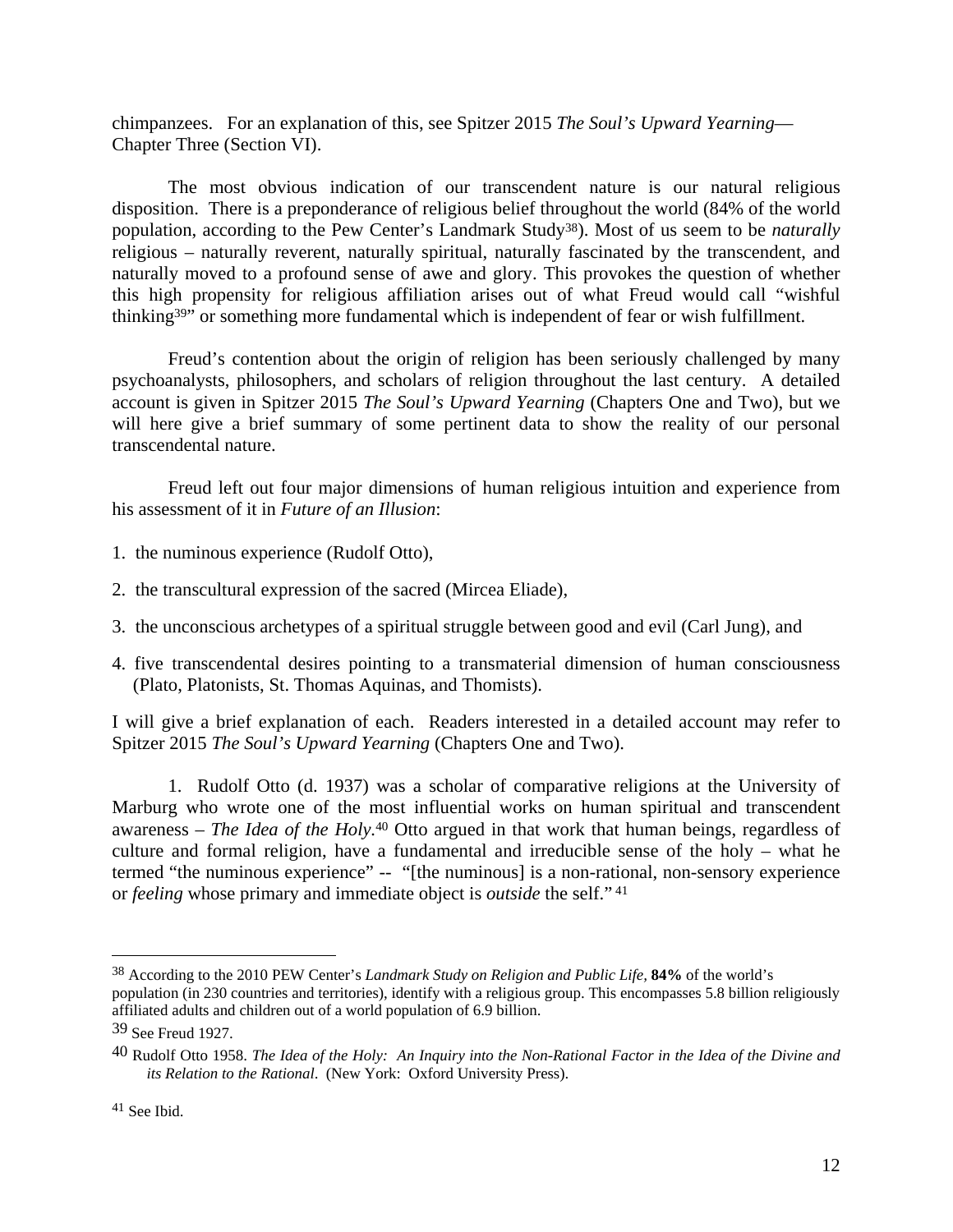Otto's research indicates that this transcultural feeling about divine mystery includes elements of creatureliness, fascination, sacredness, and awe whose origin comes from a source outside us. That source is at once beautiful and almost terrifying, close to us and yet completely other, present to us and yet outside our control. This divine other is at once desirable, fascinating, mysterious, immense, within us and outside of us. Some religions refer to it as a personal God, some as a universal creative power, and some as a supreme consciousness which is both beyond and within *our* consciousness, but all of these expressions have a component of a mysterious, awe-inspiring transcendent power which forms the basis of our personal religious experience.

Otto's views here are quite distinct from Freud's. First, Freud does not mention this transcultural fundamental experience of a mysterious divine other, which might be attributable to the fact that he did not study world religions, but rather derived his views of religion from his psychoanalytic paradigm. Secondly, Otto's feeling of the numinous is not derived from either the alleviation of fear or wishful thinking. It is qualitatively different from these emotional dispositions, and exists independently of them. Creatureliness–tremendum–fascination–energy– sacredness is a unique phenomenon which is as likely to *inspire* fear as alleviate it, and as likely to inspire obedience to another's wishes as fulfillment of one's own wishes. Freud's unawareness of this reveals a significant weakness in his theory.

2. Mircea Eliade (d. 1986) is one of the foremost philosophers and historians of religion in the 20<sup>th</sup> century. He was a professor of philosophy at the University of Chicago and the editor of the *Macmillan Encyclopedia of Religion.*<sup>42</sup> He was influenced by Rudolf Otto, and extended Otto's work into the domain of the social and cultural. Where Otto was concerned mostly with the *interior* experience of *individuals*, Eliade, using Otto's foundation, concerned himself with the *outward* and *collective* expression of these individual experiences.

From his immense study of world religions, he found that there is an irreducible and *transcultural* aspect of religious expression which is derived from interior religious experience. This transcultural collective expression of religious experience gives rise to sacred duties, selfsacrifice for a transcendent good, the desire to order society according to sacred principles, and the urge to develop religious symbols, art, architecture, music, and ritual. These trans-cultural actions seem to come from a *collective* striving to be closer to the domain of the sacred, and to be closer to a higher power who is the highest principle, highest law, highest beauty, highest harmony, and highest unity. The history, proclivity, and preferences of each culture affects its religious symbols, art, liturgy, music, and rituals, but the collective desire to produce these expressions is transcultural, and like the numinous experience, strives to grow closer to the divine mystery.

Freud seems to be unaware of the collective striving to draw close to the Sacred. This is attributable once again to his virtual non-acquaintance with world religions. Eliade's

<sup>42</sup> Mircea Eliade 1975. *Myths, Dreams, and Mysteries*. (New York: Harper & Row). See also Eliade, ed. 1986 *Encyclopedia of Religion (16 Vols).* (New York: Macmillan). See also Eliade 1987 *The Sacred and the Profane*: *The Nature of Religion.* (New York: Harcourt Brace Jovanovich). See also Eliade 1996. *Patterns in Comparative Religion.* (Nebraska: University of Nebraska Press).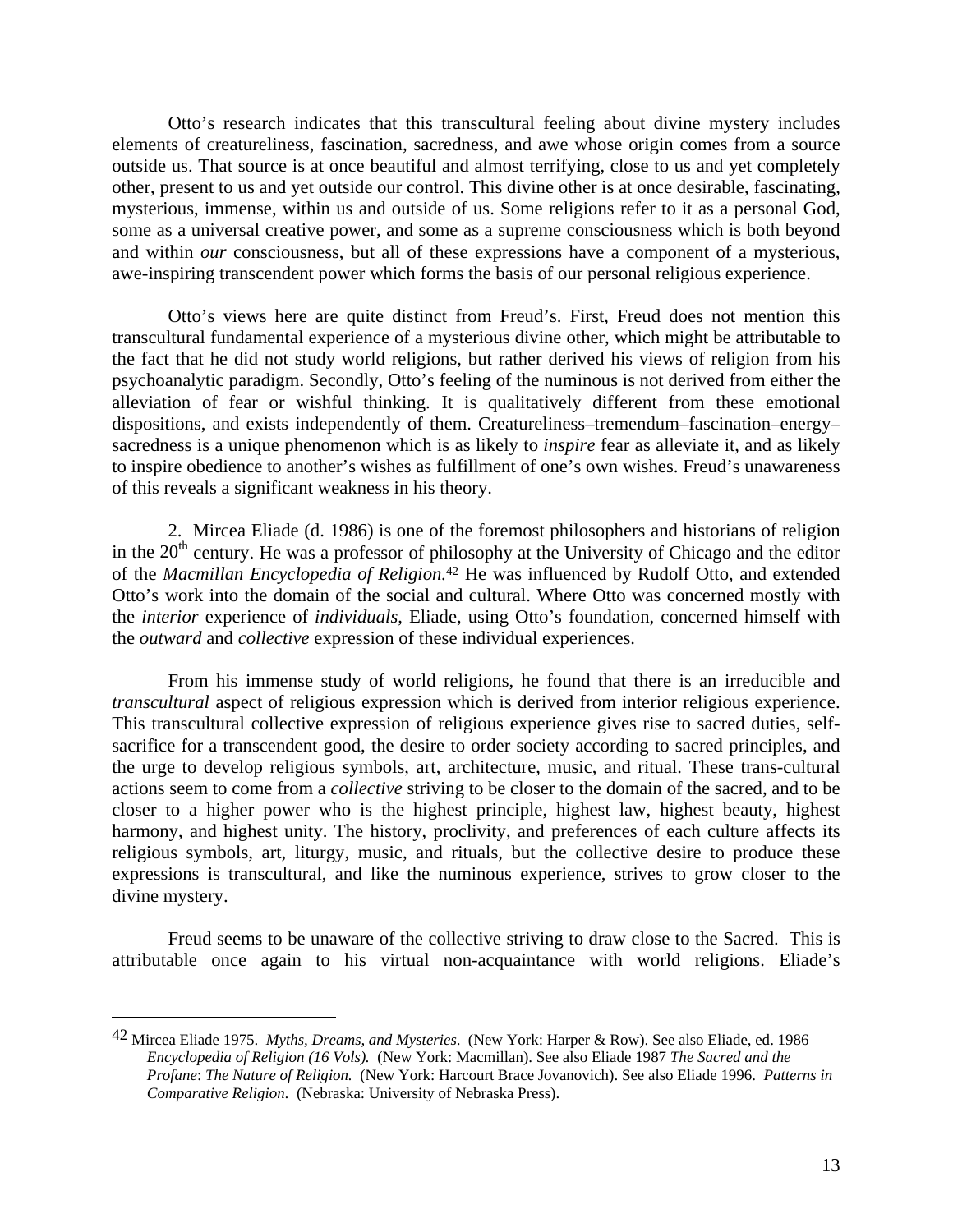transcultural expression of religion is no more derived from alleviation of fear and wish fulfillment than Otto's numinous experience. It stands independently with its own unique origin.

3. Carl Jung was a Swiss psychiatrist who founded the school of analytical psychology. He was a student of Freud's, but broke with him in several important areas, one of which was the psychology of religion. Jung believed that Freud had omitted a dimension of the unconscious which is connected with human religious awareness. He called this dimension collective and archetypal, asserting that there are several archetypal images and symbols present in virtually every human being (across virtually every culture). These archetypal symbols find expression in our dreams, and play very important roles in the meaning of those dreams. They can also make their way to our conscious mind through daydreams or being evoked by religious or mythic art, literature and symbols.

Many of these archetypes concern God, the devil, the hero, and a cosmic struggle between good and evil. This archetypal story calls each of us to be a hero in that cosmic struggle – to take the side of God (who is intrinsically good) against the forces of cosmic evil which are determined to undermine God and goodness. Like the stories of J.R.R. Tolkien (*The Lord of the Rings*) and J.K. Rowling (*Harry Potter*), our interior archetypal story reveals a higher significance and mission in our lives – to resist the forces of evil and to assist the divine mystery in bringing humanity to its proper and full end.

Again, this archetypal story and its attendant symbols are quite independent of the alleviation of fear and wish fulfillment. Indeed, they can incite fear as much as alleviate it and can motivate us to self-sacrifice for the sake of God and goodness instead of seeking the fulfillment *our* wishes.

4. *The Five Transcendental Desires.* The five transcendental desires were first articulated by Plato, but have been affirmed by generations of philosophers since that time.<sup>43</sup> We will begin with the first transcendental—our desire for perfect *truth*. Philosophers, such as Bernard Lonergan, notice that human beings do not simply want *some* truth. We want the complete set of correct answers to the complete set of questions – to know everything about everything. More importantly, we always seem to know when we don't know the complete set of correct answers to the complete set of questions. This is precisely what provokes us to ask questions—any question. How do we know that there is a question to be asked? We must be aware that we *don't know* everything about everything—that we don't know the complete set of answers to all questions. Yet, how can we know that we don't know the complete set of correct answers? Would we not have to have at least a tacit awareness of what the complete set of correct answers would be like? It seems so, for without this tacit awareness of the complete set of correct answers to all questions, we would not be able to detect the *incompleteness* of our current knowledge, and if we could not detect this, we would not ask *any* questions. We would be content to secure practical knowledge about perceptual ideas—such as the correlation between bananas and the satisfaction of our hunger—or lions and the fear of danger, etc.

What could the source of this tacit awareness of the complete set of correct answers to all questions be? Since a source—a cause—must be commensurate with the effect it produces, we

<sup>43</sup> See Volume II (Chapter 2) of this Trilogy for the historical sources.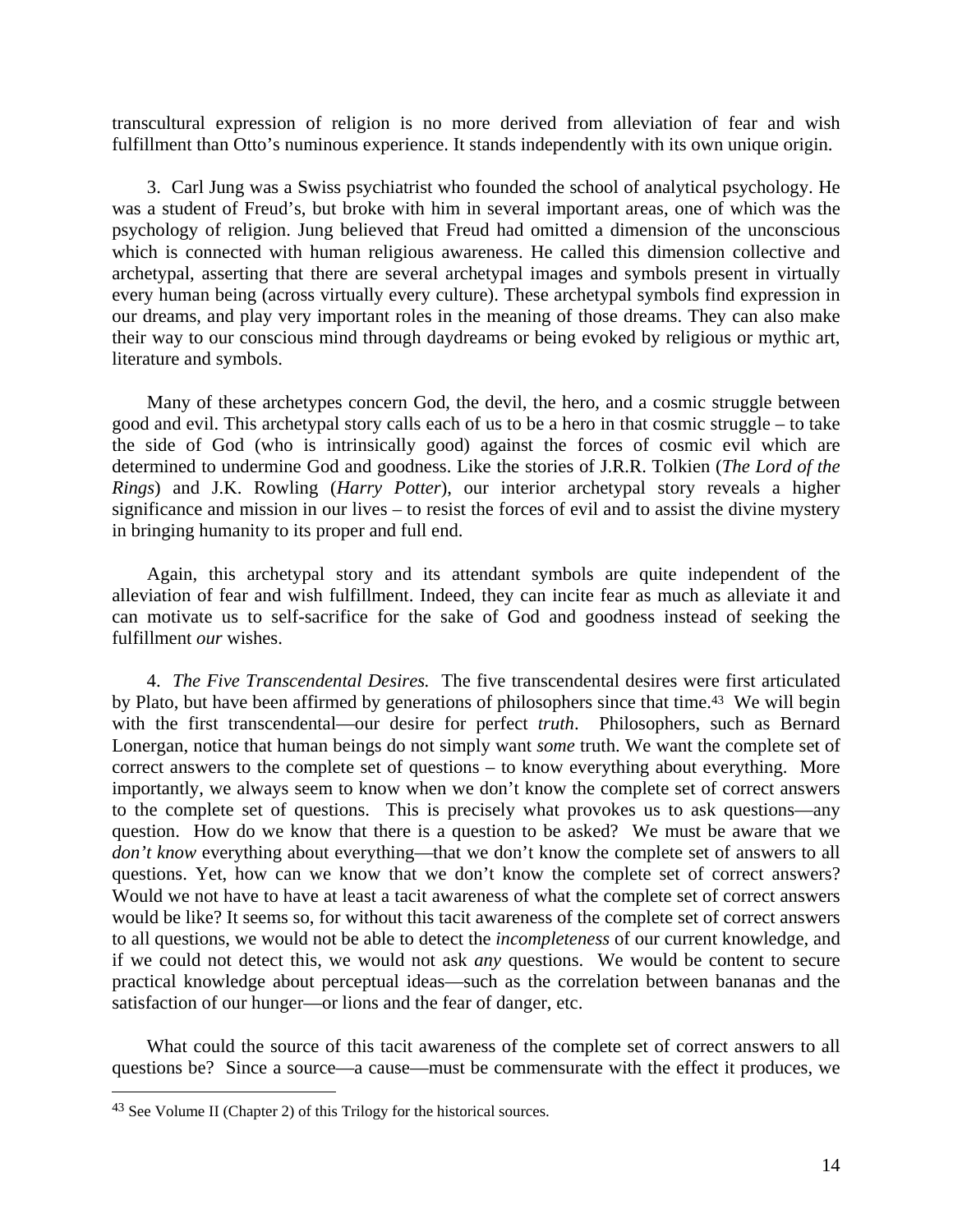conclude that the source of our tacit awareness of the complete set of correct answers is the complete set of correct answers itself.

The complete set of correct answers itself must be an *idea*, because it goes far beyond the world of space, time, physical laws, and individual instances—it includes the whole domain of mathematics, linguistics, metaphysics, and all higher conceptual constructs. Bernard Lonergan and other philosophers prove that it must be an *unrestricted* idea because *restriction* to it would entail *incompleteness*—an unanswered question.<sup>44</sup> This means that the source of our tacit awareness of the complete set of correct answers to all questions—necessary to ask any question—must be an unrestricted idea. Lonergan goes on to show that such an unrestricted idea entails a *unique* unrestricted act of *understanding*—an unrestricted mind—which he calls "God."45 If this unique unrestricted act of understanding (God) is the source of our tacit awareness of the complete set of correct answers (necessary to ask any question), then God must be present to our consciousness—elevating our consciousness toward His unrestricted consciousness. In a word, we are *transcendent*.

Transcendental philosophers do not stop at our desire for perfect truth. They also examine our desire for perfect love, perfect goodness, perfect beauty, and perfect home. We can apply the same line of reasoning as the one used above by Lonergan to show the transcendental implications of these desires. From the time of Plato, philosophers believed that we not only desire perfect truth, but also perfect *love*. This is manifest in our discontentment with imperfect love in our family members, friends, and even ourselves. It seems that we have an unlimited capacity to recognize imperfection and love—even the tiniest imperfections amidst truly heroic love. How can we always recognize the imperfections in love if we do not have some kind of awareness of what perfect love would be like? And if we do have a tacit awareness of what perfect love would be like, what would be the source of that awareness? It would seem that the source must be perfect love itself, for the source—the cause—must be commensurate with the effect it produces. Assuming that perfect love is not to be found in anyone or anything in this finite world, then God (perfect love itself) must be present to us elevating us toward its perfectly loving state. If this is the case, then our nature is transcendent and our destiny beyond this world.

The same line of reasoning can be applied to our desire for perfect justice or goodness. Most people will admit that they are not content with imperfect fairness or justice—from family members, friends, the courts, the workplace, schools, or perfect strangers. Once again, it seems that we have an unlimited capacity to recognize imperfection in the fairness, justice, or goodness of others—and even ourselves. Even children without any training are capable of recognizing the slightest failing in fairness on the part of parents and teachers. How can we always recognize imperfections in fairness, justice and goodness unless we have some awareness of what perfect fairness, justice and goodness would be like? And if we do have a tacit awareness of what perfect fairness, justice, and goodness would be like, what would be the source of that awareness? It would seem that the source must be perfect fairness, justice, and goodness itself, because the source—the cause—must be commensurate with the effect it produces. Assuming

<sup>44</sup> See Bernard Lonergan 1992. *Insight: A Study of Human Understanding* in *Collected Works of Bernard Lonergan* (Vol.3) ed. by Frederick Crowe and Robert Doran (Toronto: University of Toronto Press), pp 657-708. 45 Ibid.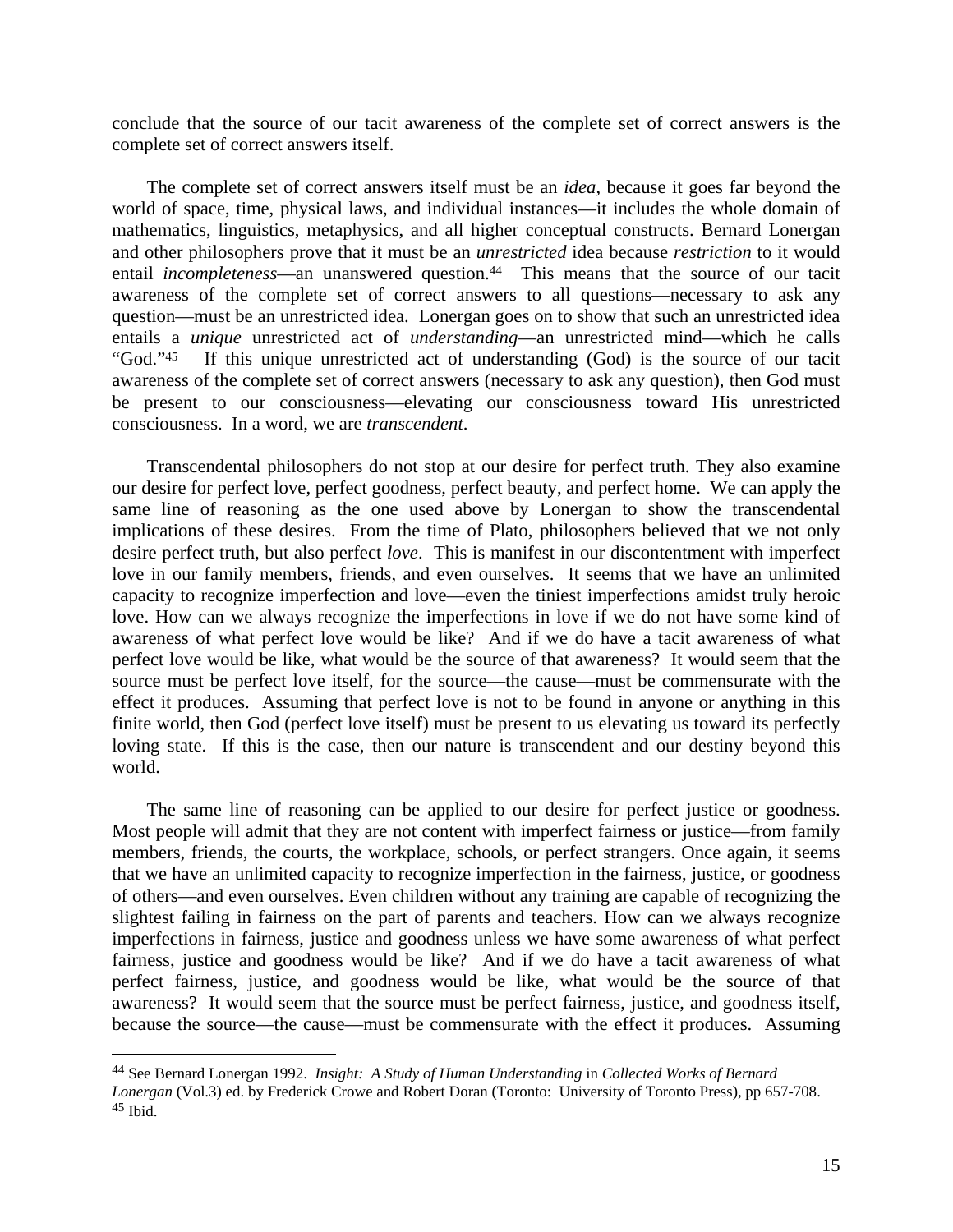that perfect fairness, justice and goodness itself is not to be found in anyone or anything in this finite world, then perfect fairness, justice, and goodness itself (God) would have to be present to us elevating us toward his perfectly just and good state. If this is the case, then our nature is transcendent and our destiny beyond this world.

Transcendental philosophers apply the same reasoning to beauty, because we have the capacity to recognize every imaginable imperfection in nature, art, music, architecture, poetry, mathematics, literary expression, moral beauty, and even spiritual beauty. This again provokes the question of how we can always recognize imperfection in beauty if we do not have some kind of awareness of what perfect beauty would be like. Once again, the source – cause – must be commensurate with its effect – and so we conclude that the source of our awareness of perfect beauty must be perfect beauty itself. Assuming that perfect beauty is nowhere to be found in a finite and imperfect world, then would it not imply that we are in contact with this transmaterial reality? If so, then God must be present to us, elevating our consciousness toward His transcendentally perfect state. This implies once again that we are destined for something more than this world.

Plato believed it was possible to approach perfect beauty itself through an intellectual form of contemplation, and so he proposed to his students the following meditation at the end of his dialogue the *Symposium:* 

> He who would proceed aright in this matter should begin in youth to visit beautiful forms; and first…to love one such form only…. [S]oon he will of himself perceive…that the beauty in every form is one and the same…and will become a lover of all beautiful forms; in the next stage he will consider that the beauty of the mind is more honorable than the beauty of the outward form. …until he is compelled to contemplate and see the beauty of institutions and laws, and to understand that the beauty of them is all of one family, and that personal beauty is a trifle; and after laws and institutions he will go on to the sciences, that he may see their beauty, …and at last the vision is revealed to him of a single science, which is the science of beauty everywhere. … He who has been instructed thus far in the things of love, and who has learned to see the beautiful in due order and succession, when he comes towards the end will suddenly perceive a nature of wondrous beauty…a nature which in the first place is everlasting, not growing and decaying… but beauty absolute, separate, simple, and everlasting, which without diminution and without increase, or any change, is imparted to the ever-growing and perishing beauties of all other things. $46$

I have written extensively about the desire for perfect home in Spitzer 2010 *New Proofs for the Existence of God* (pp. 281-284). For the moment we may conclude with a quotation from the great physicist and astronomer, Sir Arthur Eddington, who intuited the presence of a

<sup>46</sup>Plato, Symposium, in *Symposium and Phaedrus*, trans. Benjamin Jowett (New York: Classic Books America, 1993), 210a–211b, p. 43.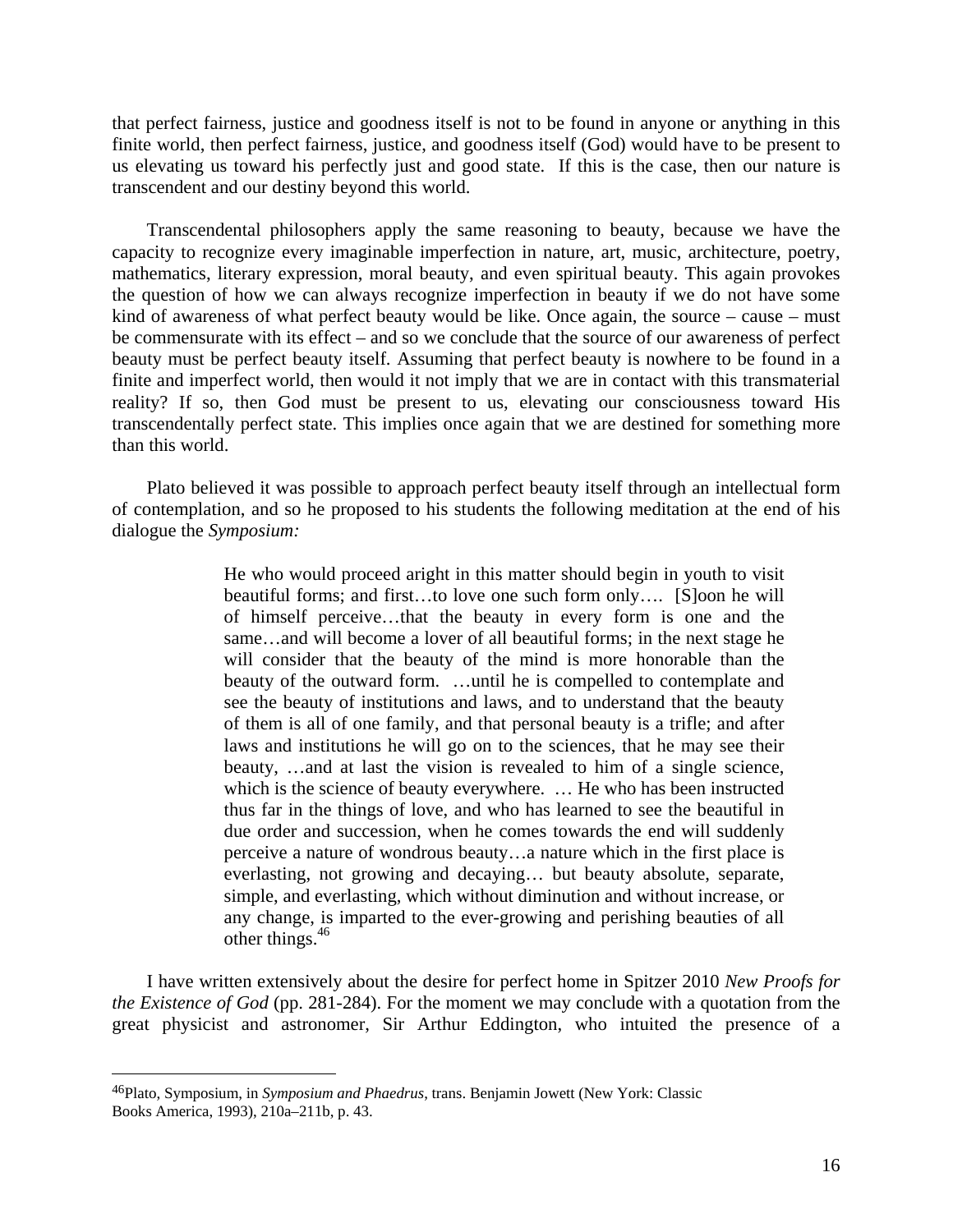transcendent – spiritual reality to his consciousness, not only during the pursuit of art and prayer, but also in the pursuit of science:

We all know that there are regions of the human spirit untrammeled by the world of physics. In the mystic sense of the creation around us, in the expression of art, in a yearning towards God, the soul grows upward and finds the fulfillment of something implanted in its nature. The sanction for this development is within us, a striving born with our consciousness or an Inner Light proceeding from a greater power than ours. Science can scarcely question this sanction, for the pursuit of science springs from a striving which the mind is impelled to follow, a questioning that will not be suppressed. Whether in the intellectual pursuits of science or in the mystical pursuits of the spirit, the light beckons ahead and the purpose surging in our nature responds.47

We may now conclude that there is considerable evidence for our transcendental nature – from our five transcendental desires for perfect truth, love, justice (goodness), beauty, and home, as well as our natural religious inclination – including our experience of a mysterious, wholly Other, fascinating, sublime reality (called "the numen" by Rudolf Otto),our awareness of the sacred manifesting itself in the profane world (Eliade), and the presence of Jung's archetypal myth and symbols in our unconscious mind.

There is far more evidence for our transcendental nature not discussed here – for example, near death experiences (go to "*Science, [Medicine, and Near Death Experiences](http://www.magiscenter.com/pdf/Science_Medicine_and_NDEs.pdf)*"), Gödel's Proof (Spitzer 2015 *Soul's Upward Yearning* pp. 129-132), heuristic notions (Spitzer 2015 *Soul's Upward Yearning* pp. 122-128 and 133-138), and Chalmers' "hard problem of consciousness" (Spitzer 2015 *Soul's Upward Yearning* pp. 216-228).

 The reason we focused on transcendental desires was twofold. First since they are *desires*, then their fulfillment will lead to *happiness* – and their non-fulfillment will lead to *unhappiness*. This is explained in another free article, "*Escaping Your Personal Hell*" (Section II). Secondly, we would not be able to have these transcendental desires if their source – perfect truth itself, perfect love itself, perfect justice (goodness) itself, and perfect beauty itself were not present to us. In Spitzer 2015 *The Soul's Upward Yearning (*Chapter Four), we show that perfect love itself, perfect justice (goodness) itself, and perfect beauty itself are perfect unities, and as such, must be attributes of the "unique, unrestricted act of thinking which is the Creator of everything else" – God. This should give us a clue to the fact that our happiness does not lie in this world alone – but very probably in an absolute transcendent reality – Who alone can satisfy our desires for perfect truth, love, justice (goodness), beauty, and home.

#### **III.**

## **The Four Levels of Happiness**

<sup>47</sup> Sir Arthur Eddington, 1928. *The Nature of the Physical World* (Cambridge: Cambridge University Press). pp 327-328.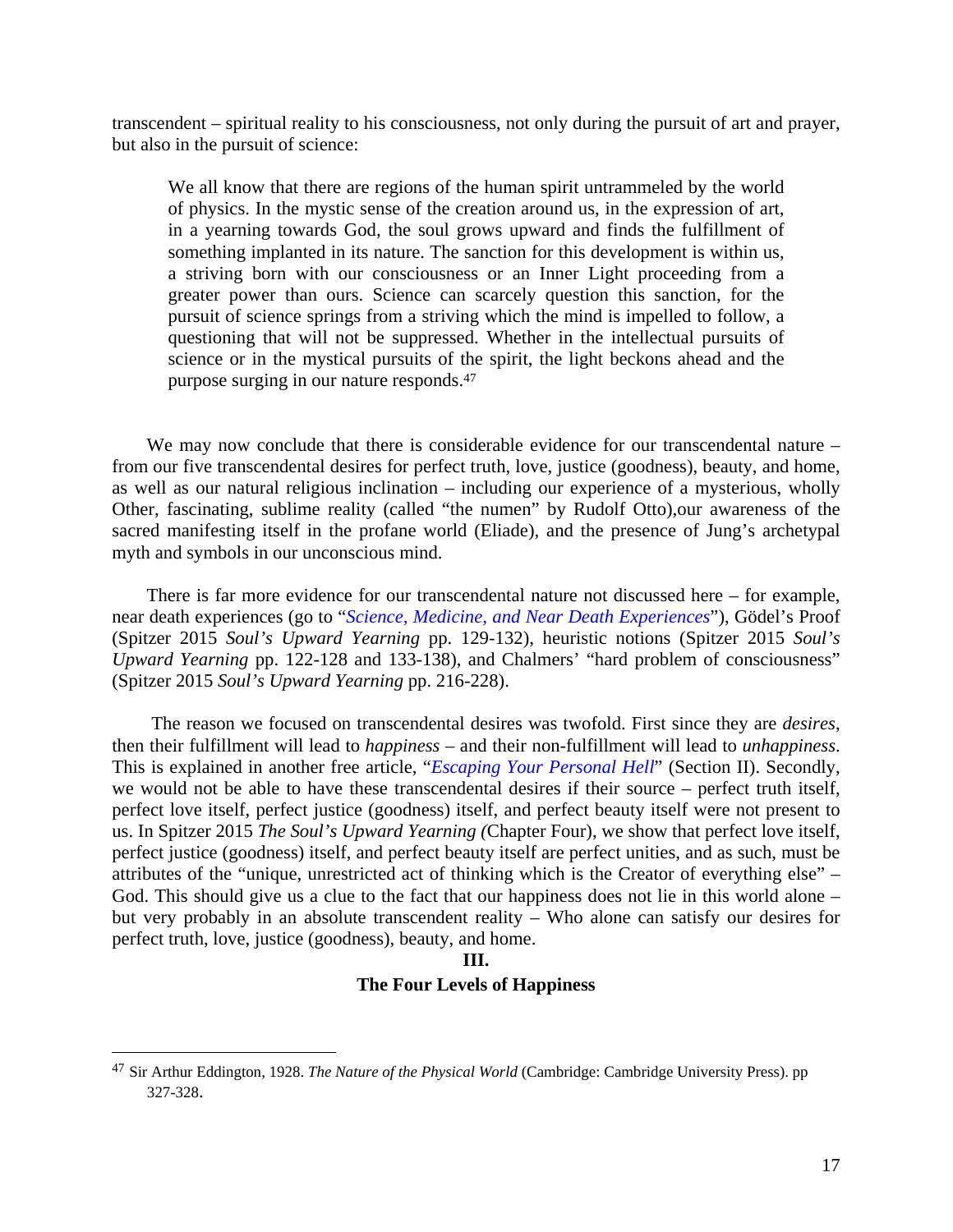Up to this point, we have talked about four *kinds* of desire-happiness, but as Plato, Aristotle, and other philosophers noticed they may be organized into four *levels* on the basis of their pervasiveness, endurance, and depth. A brief explanation of these criteria is in order. *Pervasiveness* refers to "the degree to which the effects of activities associated with each kind of desire-happiness extend beyond the self." So, for example, the effects of activities associated with the first kind of desire-happiness (say eating a good steak or buying some nice clothes) do not extend very far beyond the self. Similarly, the effects of the second kind of desire-happiness (winning a chess game, receiving an award, being acknowledged as intelligent) are also mostly confined to the self. Activities associated with the third kind of happiness (making a difference to someone or something *beyond* the self) are decidedly different. Instead of bringing the locus of control and the focus of attention to ourselves, we invest ourselves in the people and community *beyond* us. Thus by definition, the third kind of happiness must be more pervasive than the first two. Finally, the fourth kind of happiness (concerned with transcendence) is not only concerned with the people and community around us, but with the whole transcendent domain – that is God and the totality of all that is. When we invest ourselves in this transcendent domain (and or the totality of all that is) we have an even more pervasive effect than with the third kind of happiness.

The second criterion, *endurance*, refers to how long the effects of activities associated with a particular kind of happiness will last. So, for example, the effects of the activities associated with the first kind of happiness do not last very long, i.e., a fine steak, and within an hour I might be looking around for something else to eat. The effects of activities associated with the second kind of happiness can last longer than those of the first – the afterglow of receiving an award or winning a sports game or achieving a milestone. The effects of activities associated with the third kind of happiness can last longer than the second – when we do something to improve the lives of others, these improvements can build relationships, networks, and social bonds which can last much longer than the afterglow of accolades. Finally, the effects of activities associated with the fourth kind of happiness can last forever. So, for example, if we help someone to see their transcendental and eternal dignity (and help them to orient their lives toward this more pervasive and enduring end), it could have an *eternal* effect.

The third criterion, *depth,* refers to the degree to which we use our intellectual, creative, and psychological powers. The first kind of happiness does not engage my higher creative intellectual and psychological powers to any meaningful degree. It is basically restricted to biological stimuli, kinesthetic stimuli, and material security and comfort. Activities associated with the second kind of happiness frequently engage both creative and intellectual powers in order to get ahead in the world, to receive a promotion, and to be admired. It generally requires an education. Activities associated with the third kind of happiness not only require the engagement of our creative and intellectual powers, but also entail the use of empathy and conscience, as well as our ability to form and carry out ideals. Finally, activities associated with the fourth kind of happiness engage all of our previous internal powers as well as the five transcendental desires, and our sense of the spiritual-sacred.

From this we can conclude, that in general, Level Two is more pervasive, enduring, and deep than Level One, and Level Three more than Level Two, and Level Four even more than Level Three. For this reason, many of the thinkers cited above, implicitly or explicitly, rank the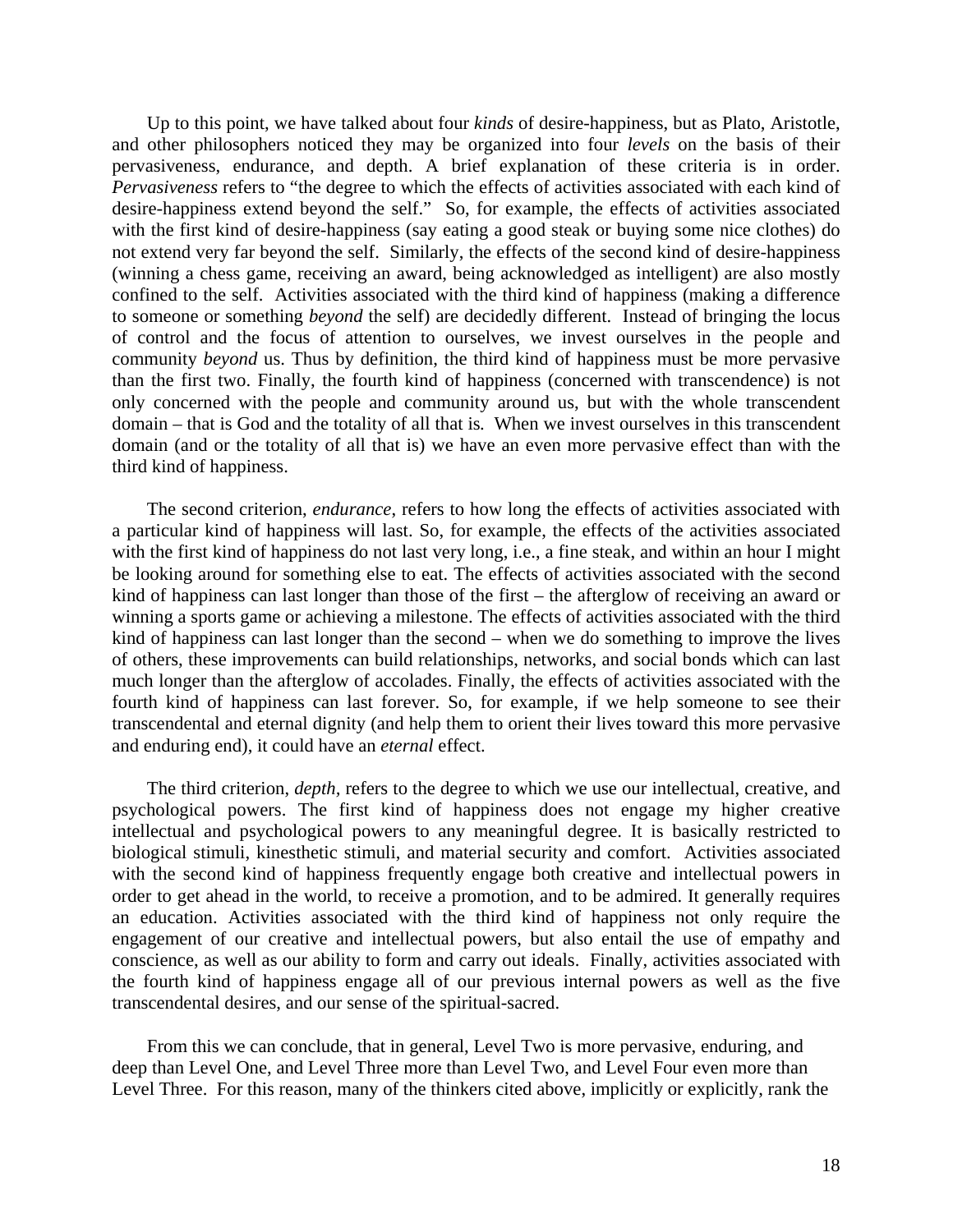levels of desire-happiness according to these criteria.48 The following table summarizes what we will now term the four *levels* of desire-happiness.



All the above mentioned philosophers agree on two points – if we want to make the most of our lives (to live the fullest life possible), we will want to live for the most pervasive, enduring, and deep effects of our internal powers. This would certainly mean living for Levels Three and Four. Yet all of these philosophers would hasten to add that none of the levels should be neglected, and that to a certain extent, Maslow's need hierarchy applies. So, if we do not have some material security and comfort, we will not be able to pursue ego-comparative advantage, contributive-empathetic activities, and transcendent activities. Similarly, if we do not have some sense of our value in society (from acknowledgement, status, achievement, education, and even winning – the fruits of Level Two), then we may not have the confidence and credibility to pursue a contributive, empathetic, and transcendent end. Levels Three and Four complement

<sup>48</sup> Especially Plato in his tri-partite soul (in *The Republic*), Aristotle in his ranking of the goods in the *Nicomachean Ethics* book one, St. Augustine in his *Confessions*, St. Thomas Aquinas in the *Summa Theologica* (first part of the second part, questions one through five), Soren Kierkegaard in his ranking of the aesthetic, ethical, and transcendent levels (in *Either Or*), Martin Buber in his ranking of the I-it, I-thou, I-**T**hou relationships (in *I and Thou*), as well as most other religious existentialists (such as Gabriel Marcel, Karl Jaspers, and Max Scheler).